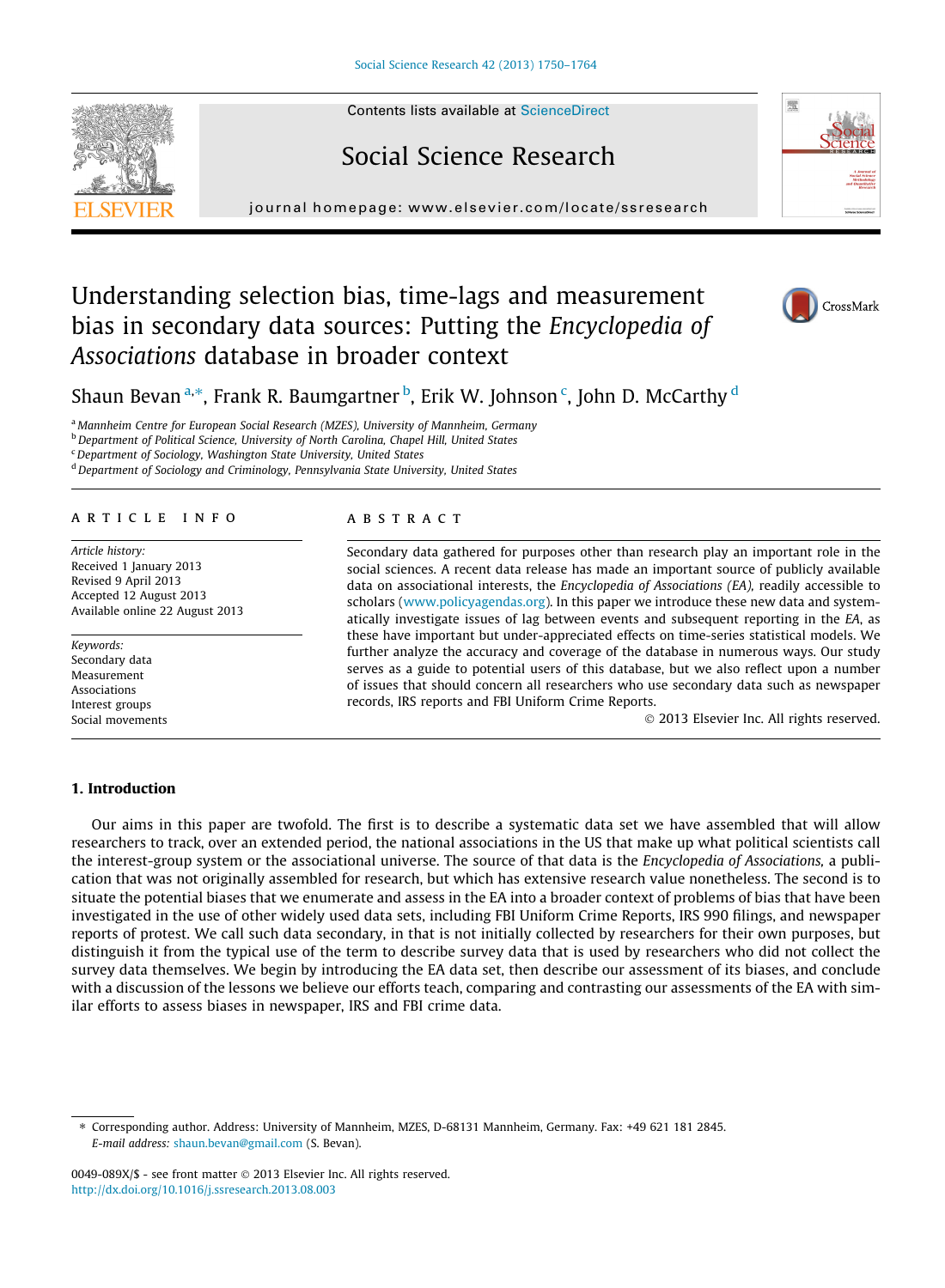# 2. The encyclopedia of associations

Since 1956 Gale Research (which became part of Thomson Learning in 1984, and a part of Cenage Larning in 2007) has published an annual volume listing US voluntary associations active at the national level: the Encyclopedia of Associations (EA). $^{\rm I}$  The EA is intended to act much like a trade directory that potential members and other interested parties can use to locate information about groups of interest. This directory is the publisher's best attempt in any given year to capture the total number of national-level voluntary associations operating in the United States. The annual nature and consistently meticulous search process used by the compilers of the EA make it an excellent resource for the creation of a time-series dataset on national-level voluntary associations.

For each organization listed, the EA provides contact information, an abstract describing its activities, information about its membership size, staff, budget, and details such as whether it publishes magazines, holds annual conventions, etc. The EA is organized into 16 sections including Trade and Business, Health, Agriculture, Environment, Public Affairs, Social Welfare, among others, and each group is associated with a keyword that further highlights the main focus of its activities. Hundreds of highly detailed keywords are used. The 16 sections used to organize the Sections of the EA have been used in a consistent manner since 1959, with only minor changes to the subject names over time.<sup>2</sup>

The EA's empirical value has been demonstrated previously by other research, generally<sup>3</sup> within specific areas of interest, e.g., the women's and civil rights movements [\(Minkoff, 1995, 1997](#page-13-0)), gay/lesbian movement [\(Nownes, 2004](#page-13-0)) labor unions ([Martin et al., 2006\)](#page-13-0), human rights [\(Walker et al., 2010\)](#page-14-0) and the environment ([Johnson et al., 2010; Johnson and Frickel,](#page-13-0) [2011](#page-13-0)). Many scholars are interested in tracking populations of associations within policy sectors or issue-domains ([Aldrich](#page-12-0) [and Ruef, 2006; Davis et al., 2005; Hannan and Freeman, 1989; McCarthy and Zald, 1977; Minkoff and McCarthy, 2009; Perrow,](#page-12-0) [1992; Walker, 1983, 1991\)](#page-12-0), and they use a variety of methods to do so. Important sources of data include general organizational directories like the EA and Yearbook of International Associations (see e.g. [Boli and Thomas, 1997; Smith and Wiest, 2012](#page-12-0)), as well as domain specific directories (e.g. [Edwards, 1994\)](#page-12-0), IRS 990 forms [\(Brulle et al., 2007\)](#page-12-0), activist biographies ([Rosenthal et al., 1985](#page-13-0)), newspaper reports [\(Soule and King, 2008\)](#page-14-0), and combinations of secondary sources and qualitative methods to build systematic enumerations of organizations within a defined geographical area (e.g. [Andrews and Edwards, 2005; Kempton et al., 2001\)](#page-12-0).

Despite the variety of strategies employed to identify relevant populations of social change organizations, limitations of data access have largely restricted previous analyses to single topics or to a single population or community of organizations. Building comprehensive knowledge from case studies one issue-domain at a time is a limited route to generalizable theory. Whereas information on commercial establishments, trade unions, and registered political parties, for example, is relatively plentiful and readily accessible, the lack of available data for systematic research on the characteristics and dynamics of broad associational populations has been the subject of repeated lament in social movements and interest group literatures ([Gray and Lowery, 2000; Knoke, 1986; Lowery, 2012; McCarthy and Castelli, 2002; Schlozman and Tierney, 1986; Walker](#page-13-0) [1991\)](#page-13-0). By aggregating and making available the full data associated with the entire set of organizations listed in the EA [\(Gale](#page-13-0) [Research, 1970–2005\)](#page-13-0), we aim to spur more comprehensive assessments of the population dynamics of US voluntary associations.

In 2012 the Policy Agendas Project (PAP; see www.policyagendas.org) made available annual counts of associations present per year in each of the PAP topic categories. The PAP also makes available time-series databases relating to national government activities of all types from 1948 to present. By linking the EA database with those of the PAP, we allow scholars to study the linkages between growth and development of the voluntary sector with that of government. As government has become more active in education policy, have more education-related associations formed? Or, were associations leading indicators, preceding government activities in various fields? The PAP database also provides a cross-walk through its issue codes to a database composed of all reports of protest in the New York Time between 1960 and 1995, inclusive [\(http://](http://www.stanford.edu/group/collectiveaction/cgi-bin/drupal/) [www.stanford.edu/group/collectiveaction/cgi-bin/drupal/\)](http://www.stanford.edu/group/collectiveaction/cgi-bin/drupal/), allowing for the first time systematic analyses of public protest, the formation of voluntary associations, newspaper coverage, and government activity not just for a single issue-domain, but in all areas of public policy.

Our intent here is to assess the quality of the database and to bring front-and-center what we have learned about the apparent lag between the time when a group forms and the time when it is reported in these published volumes. The lessons we have learned throughout our efforts to create a high quality database from an existing published source, we believe, should have broad resonance for any scholars interested in using secondary data of any type.

# 2.1. Creating a database

We began the daunting project of compiling a time-series database covering 35 years and more than 20,000 records per year by looking at two sections of the database: Labor Unions, and Public Affairs. The Labor Union section had fewer than 300 records and focusing on it allowed us to understand the logistics and difficulties of the large task we were undertaking.

 $<sup>1</sup>$  Before 1974, volumes were published less regularly. Today, the printed version still appears each year, but many university libraries offer an electronically</sup> searchable database that is continuously updated: Associations Unlimited. The EA can be thought of as an annual snap shot of this database.

<sup>2</sup> The only major change in the 1970–2005 time period is the addition of a section on Fan Clubs in 1987.

 $3$  A bibliography including all social science journal articles using the source in some way generated from an exhaustive search of the JSTOR database is available (see [Baumgartner and McCarthy, 2009\)](#page-12-0).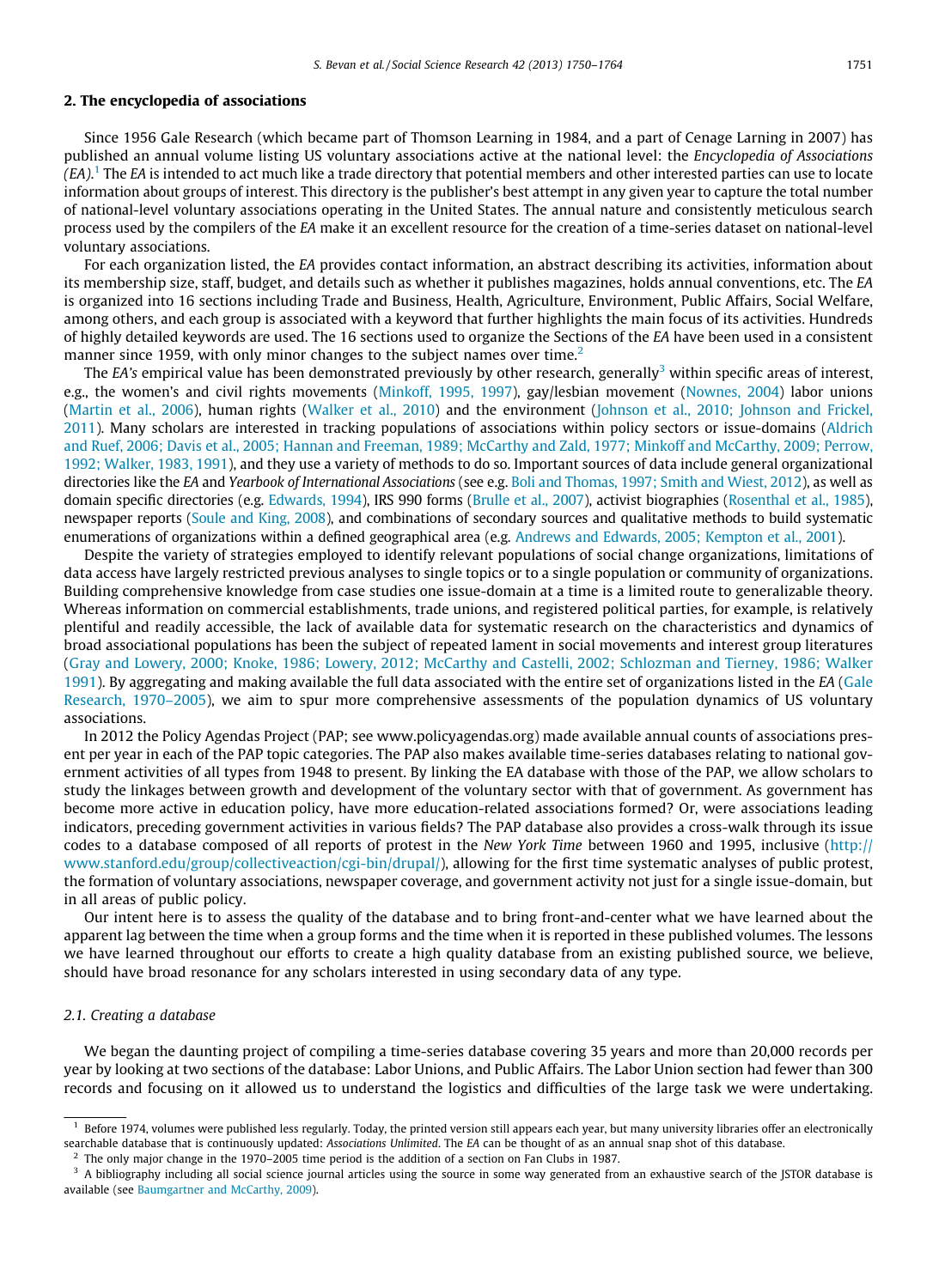Moving to the Public Affairs section allowed us to cover many politically relevant organizations, but still to be focused on fewer than 2000 groups in each volume rather than the full complement of organizations included in the EA. By beginning with a focus on two sections of the larger database we were able to draw some important lessons, which we incorporated as we expanded the project to the entire contents of the EA.

# 2.2. Accuracy and coverage

Several studies have addressed the issue of selection bias in the types of organizations included in the EA (e.g. [Brulle et al.,](#page-12-0) [2007; Johnson and Frickel, 2011](#page-12-0), appendix A; [Walker et al., 2011](#page-14-0)). We review this literature here, and our modest contribution, before moving onto the poorly understood issue of the lagged data-structure present in these data.

In the most authoritative test of potential selection bias in the EA, [Martin et al. \(2006\)](#page-13-0) compared the EA coverage of labor unions with the universalistic catalog provided by the US Department of Labor, which requires all labor unions to register with them and makes this information available to the public. They found that the EA included 95% of all labor unions having more than 10,000 members. Coverage was lower among very small unions, just 50% in the case of unions with fewer than 5000 members. Budgetary and staff data showed a similar pattern: coverage was near universal among large groups and lower for groups with fewer resources.

Other sections of the EA do not benefit from the presence of an official registry of national groups, so we cannot carry out a similar analysis of inclusion in the EA as a percentage of a national universe of known groups. We have strong reasons to believe, however, that the high level of coverage for large groups as well as the more spotty coverage of small or ephemeral groups is a general rule (see also [Brulle et al., 2007; Minkoff, 1999\)](#page-12-0).<sup>4</sup> In later sections, we note how long it takes before a new organization is listed for the first time in the EA. This information about lag structures further corroborates the labor union analysis suggesting that large and stable groups are very highly covered whereas smaller groups, those without staff, and those that were only recently formed, are more likely to be missed. Scholars concerned with different elements of the US voluntary sector may have different reactions to this bias in coverage. For those interested in the impact of associations on public policy, it is certainly better to have high coverage of large (and presumably more influential) groups rather than small groups with no staff. For those interested in a fuller analysis of population dynamics, in particular the early stages of organizational life, the bias against small, new, and poor groups may be more problematic. For the typical user of the PAP, who may be interested in groups with the potential to affect public policy, omitting small groups with few resources is certainly preferable to missing the large, rich ones. Very few of these appear to be omitted from the EA.

# 3. Understanding lag structures

In a perfect world all new associations would be instantly recognized by the publisher of the EA, changes to association descriptions would be made in real time, and associations that fail would be removed from the directory immediately. Even in this hypothetical perfect world new associations and changes to the descriptions for existing associations could occur an entire year before being listed in a new volume of the EA, creating a lag between the event and its report. Here we pay careful attention to the delays between when an event occurs (e.g., a new organization is formed; it changes its budget, areas of activity, or staff size; or it goes out of existence) and when this new event is recorded in the annual EA. Understanding these delays is fundamental for scholars interested in time-series models of policy dynamics.

Available evidence suggests that the rules and procedures applied by EA editors to data collection are mostly consistent over time, with the reasonable exception of technological driven changes in search and information gathering procedures. Organizations are identified for inclusion primarily through scouring mass-media, with organizations then contacted directly with requests to provide the information necessary to complete EA entries. Minkoff found during her research in the 1980s that editors relied heavily on mass media (especially newspaper) accounts to initially identify organizations, and that once an organization was identified it typically took one additional year to contact the organization, assemble and publish relevant data (D. Minkoff, personal communication, March 28, 2013). This reliance on mass media coverage to initially identify organizations for inclusion in the EA existed both in earlier and, based on our conversations with EA staff, later time periods as well. The spread of digital media and new search technologies in recent years may be expected to reduce search costs and thus organizational listing lags [\(Minkoff, 2002\)](#page-13-0). From our own statistical analyses we find that, on average, the printed volumes reflect events that occurred four years in the past for the time period covered by our data.

#### 3.1. The lag between actions and their reporting

One bit of information recorded about each group listed in the EA is the date it was created. We can compare this reported creation date with the year when the organization first appears in the annual publication to assess lag structures. If a group reports being created in 1972 but does not appear in the EA before the 1980 edition, then we can say the lag is 8 years. About

 $^4$  [Brulle et al. \(2007\)](#page-12-0) further suggest that groups located in or near Washington D.C. are over-represented in the EA data, though Martin et al. (2006) did not find this for labor unions. Bias in coverage favoring groups proximate to national policy makers enhances our confidence that policy-relevant national groups are largely listed within its pages.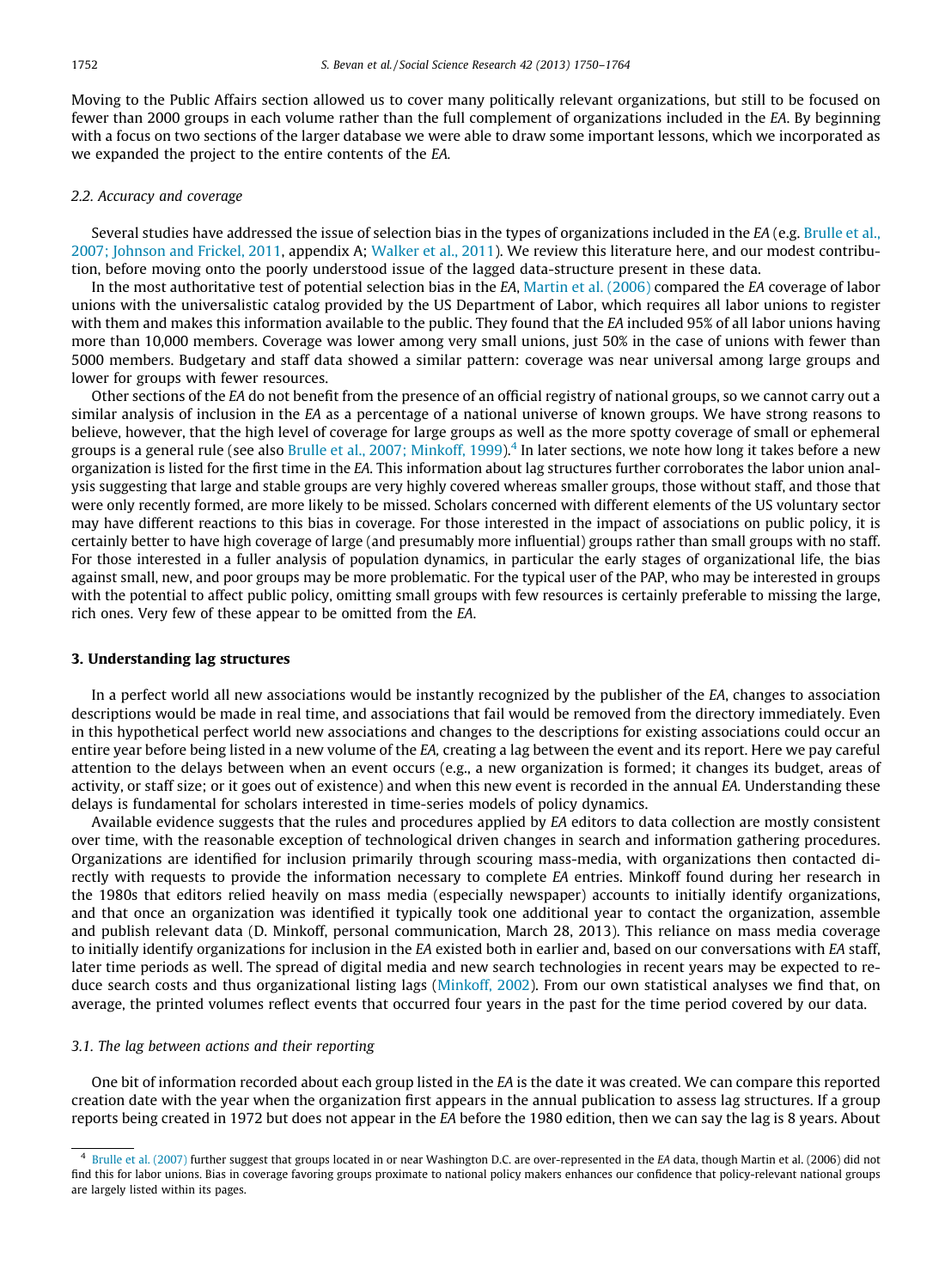<span id="page-3-0"></span>

Fig. 1. Count of differences between date first included and reported creation date.

90% of the groups listed in the EA include information on their creation-year. Fig. 1 shows the delay between creation and first listing, and the table below provides summary statistics.

Fig. 1 shows the difference between founding dates and first inclusion is typically about 4 years but there is a fat right tail to the distribution, with one group being listed in the directory 129 years after it was created.<sup>5</sup> Our assessment is that these extreme outliers result from two processes. First, they result from the fact that many national associations were founded well before the EA began compiling its listing. Second, we suspect they stem also from changes in the purpose of the groups rather than deficiencies in the data collection process. This is the case with the group joining the directory 129 years after its founding, which was founded in 1865, but which originated as a state and later regional association. Recall that the EA is a directory of national-level voluntary associations. Many groups start out as local or regional groups and then, through merger, acquisition, or simple organizational transformation, become active on the national level years later. When asked to report the year they were created, they may well list the earliest relevant year, which might be when the largest parent organization was formed or during a period when the group was active only in a single state or region, and was therefore not eligible for inclusion in the EA. We do not always know exactly when a group shifted from being regional to having a national character, but our assessment of those groups with long delays in Fig. 1 suggests that most correspond to this process. Shifts in organizational scope are common as groups grow. This is why we present two sets of summary data: one for all groups listed and one excluding those groups with more than 10 years' delay. The truncated distribution corresponds better to the delay from creation of a group to its first listing in the EA, we believe.

With these possible reasons for a lag between a group's reported founding date and its year of first inclusion in mind, Fig. 1 can be understood more fully. What we can call the data collection lag is related to the process of surveying the landscape and identifying new organizations. The shifting scope of existing organizations (e.g. from a state-wide to national focus) may occur at any time in an organization's life-cycle. The results in Fig. 1 are therefore a combination of the effects of the search process and the selection criteria. These two factors result in a Poisson distribution, making the use of the mean or median values a poor estimate of the expected difference between when a group is first included in the EA and when it first met the inclusion criteria. Even when only considering those groups with a ten year difference or less the mean and median values are inappropriate. It is safe to assume that as the number of years difference increases the percentage of differences due to the search process decreases, while the percentage of differences due to changes in organizational scope increases. The best single estimate of the difference between first inclusion and first eligibility is the mode: 4 years. Group counts based on the edition with a copyright year of 1990 therefore reflect group formations, deaths, and mergers from 1986, on average.<sup>6</sup> As the figure makes clear, there is considerable variation around this average. Thus, we see an inherent measurement ambiguity

<sup>&</sup>lt;sup>5</sup> Fig. 1 is based on the Public Affairs section of the EA. The number of groups per PAP topic code in the Public Affairs section correlates at more than 0.95 with the number of groups with that same topic code in the overall EA for the cases of civil rights, defense, government operations, and foreign affairs. Therefore we feel confident extrapolating from our more detailed analysis of the Public Affairs section.

 $6$  A comparison of the most recent edition of the EA used in our analyses (copyright 2002) with the full dataset shows no significant differences over time in updating lag. The data for 2002 demonstrate the same second spike at 4 years as is displayed in Fig. 1. However, it is around this time that organizational web sites become commonplace (only a small percentage of our groups report websites in 2002, compared to near universal coverage in 2013). Future research should examine whether data-entry lags decrease in the most recent time period. More timely updating is exactly the intent of Associations Unlimited, the online and continuously update version of the hard-copy published EA.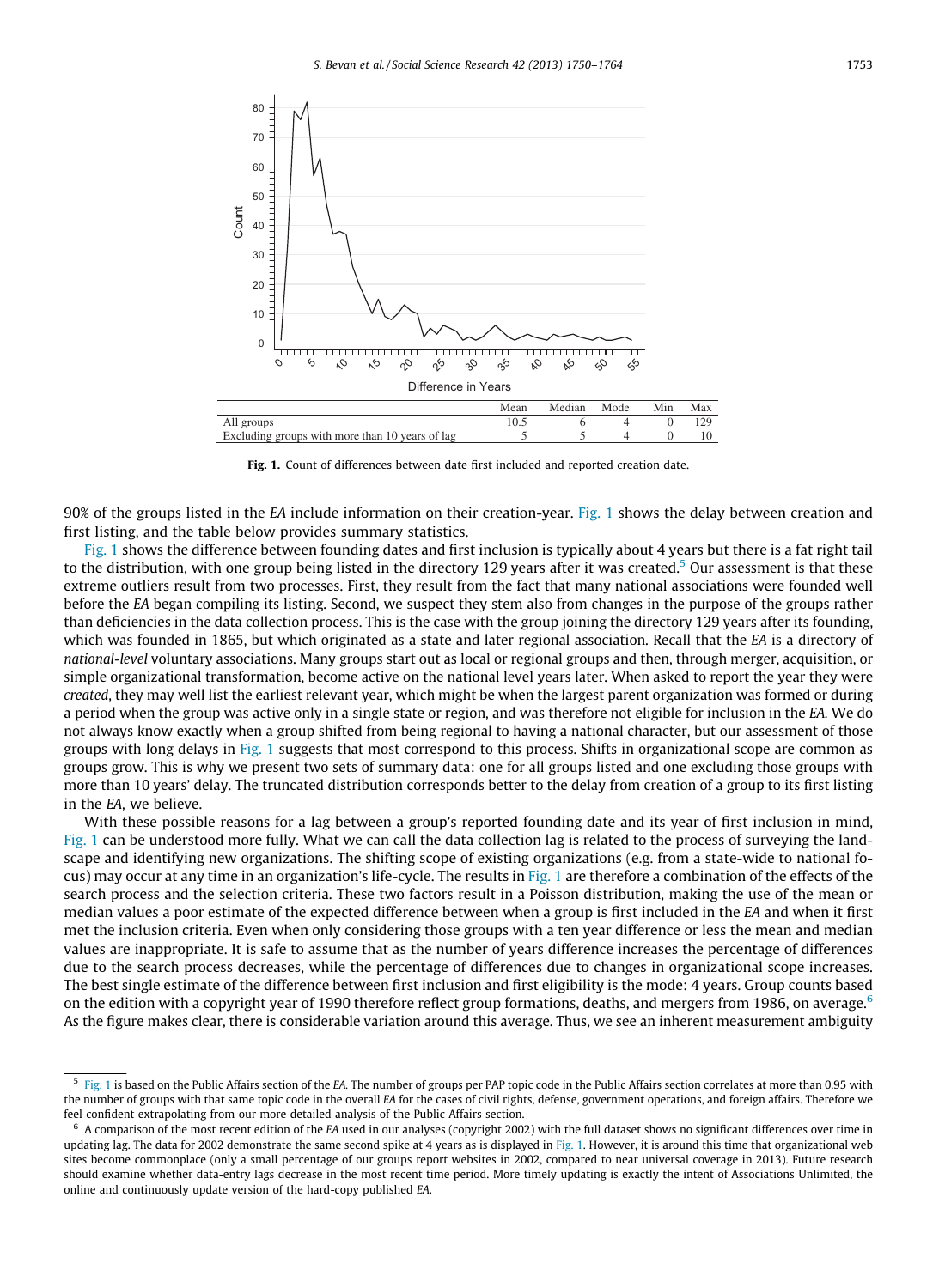

Fig. 2. Group updating time, continuing groups.

relating to the original data collection process: some events are recorded in the database with a six-year lag, some after two years, and so on, with four years the typical case.

# 3.2. Updating an annual volume

We can assess lag structures in additional ways: by looking at how such information as budgets, staff sizes, and membership is reported from year to year for the same group, and by looking at what happens to listings after groups go defunct. It is clear from this analysis that while the compilers of the EA do their best to contact each group every year, in the absence of new information they continue to publish the most recent information previously reported. Thus, some percentage of what is listed as information for year<sub>t</sub> is actually about year<sub>t–x</sub>, where x is a range of years, not a single value.

We provide here some examples of organizational updates that illustrate our concern. The American Political Science Association, for example, lists a membership of 2300 in the 1981 edition, 2400 in 1983 through 1987, then 2200 members in each volume from 1990 through 2003. The American Civil Liberties Union lists 275,000 members, 125 staff, and a budget of \$20 million in each volume from 1998 through 2003. Our point is not that the directory is inaccurate, but that updates may or may not be made on an annual basis, depending on whether the group in question responded to the publisher's inquiries or whether updated information was available for the publisher to update using public sources. Fig. 2 gives our assessment of how many years separate any changes in the numeric resources (that is, either budget, staff, or membership size) in the Public Affairs section of the EA. Note that this figure likely overestimates update lag, because we are unable to distinguish between the failure to update an organizational listing and instances where updates are made but there are no changes reported.7

As Fig. 2 shows the compilers of the EA update resource information for most groups quite regularly; the modal category is every year. However, some groups clearly do not respond to the repeated requests they receive from the EA staff, and the distribution tails off to the right with some information remaining in print decades after it was last updated. The data in Fig. 2 indicate that updates follow a Weibull distribution and the mean and median values are therefore meaningful. The summary statistics reported in Fig. 2 indicate that group information is updated every 4 years on average with half of the groups being updated more frequently, but with some being updated much more rarely.

Fig. 2 is limited to those groups that continued in existence past the last year of observation. In [Fig. 3](#page-5-0) we present identical information for those groups that went out of existence. One might expect that for failing groups<sup>8</sup>, we might see a longer period of inactivity before the compilers finally decided that the group no longer existed or received clear evidence of the group's demise.

The results in [Fig. 3](#page-5-0) are quite similar to the results for continuing groups in Fig. 2 in the shape of the distribution, but there are some small differences. While the modal category for updates is again after a single year, a second peak in the data is found at the 4 year mark. Additionally, the proportion of updates occurring after more than 3 years is slightly higher with

<sup>7</sup> However, as our update measures are a combination of staff, budget and membership numbers it is unlikely that these values would remain unchanged for five years in the majority of associations.

By failing we mean groups that were removed from the EA. In this sense a failure may mean several things the most common of which is the failure of the group outright, but also includes a group changing into a corporation or reverting back to a regional or even state association. However, all of these failures are by defition a failure for the group as a national-level voluntary association (see [Bevan, 2013](#page-12-0)).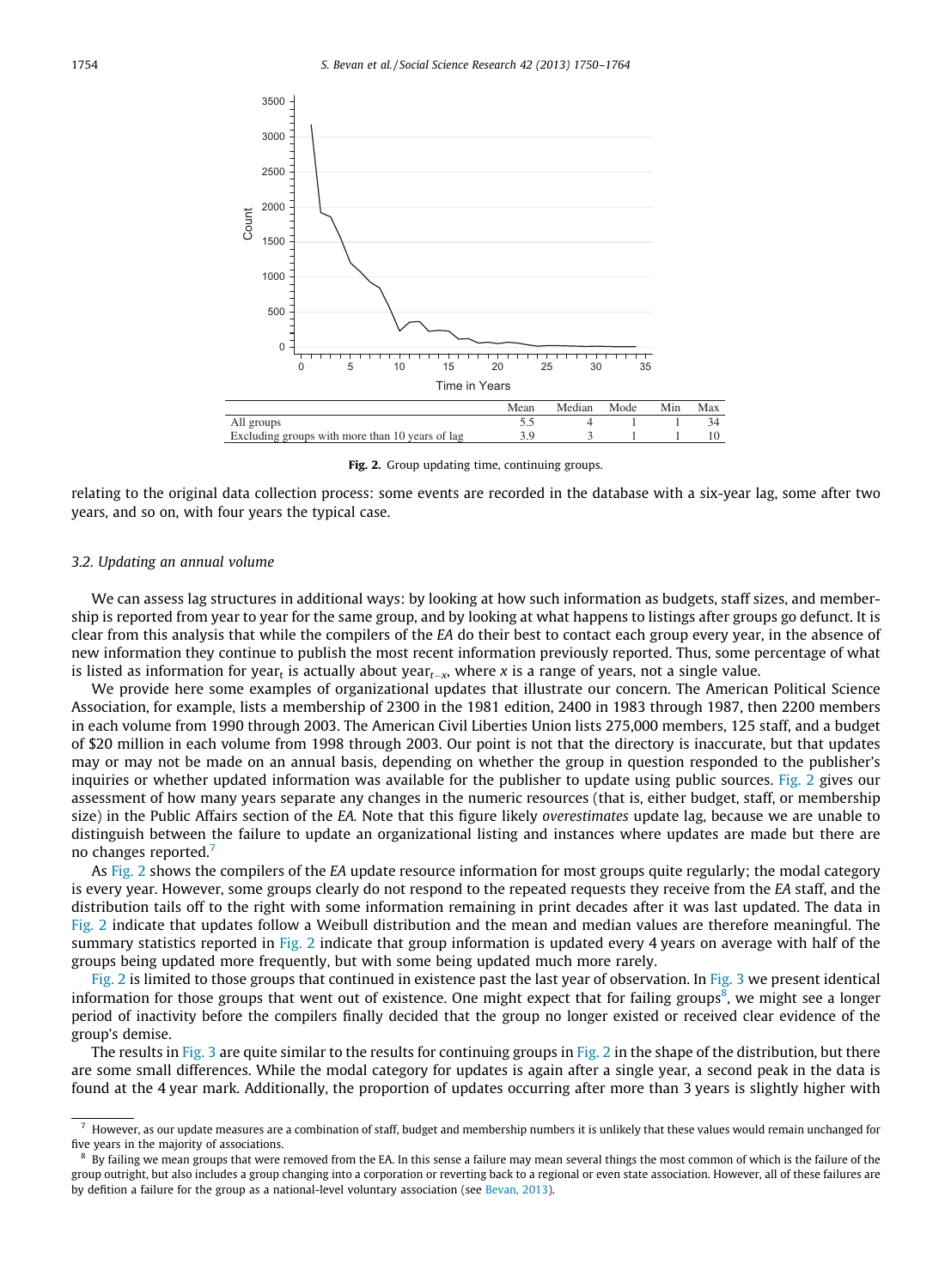<span id="page-5-0"></span>

Fig. 3. Group updating time, failed groups.

failing groups. Still, whether we look at continuing groups, failing groups, or the first appearance of newly created groups, [Figs. 1–3](#page-3-0) and the associated statistical summaries make clear that 4 years is the average lag from an event affecting a group and that information being reflected in the EA.

# 4. Imputing annual counts from five-year observations

Based on the analysis above, as we moved to create a comprehensive time-series of these large annual volumes, we determined that we could estimate the numbers of groups existing each year by PAP topic category reasonably accurately by assessing counts in the EA on the basis of five-year increments.<sup>9</sup> We lost little in terms of measurement accuracy, since the entries are typically not updated annually in the first place. The PAP database relating to the EA therefore has an indicator variable coded 1 for those years where we compiled the data directly from the EA and coded 0 for those years which are estimates. Here we explain how we imputed the annual counts from the observations based on the five-year intervals.

Using an extended version of the PAP coding scheme (see [Table 1\)](#page-6-0) research assistants classified each association by topic. In order to create a consistent time series, we faced the task of linking the entry for a given organization, say the National Association of Manufacturers, in one year to the same organization in another year. We found that the purpose of an organization changed only very rarely, and such items as the creation date remained unchanged across all editions of the EA. So by matching each group to its entry in previous editions, we were able to create a single panel dataset. Creating this panel dataset was a time- and resource-intensive task, but the choice to code every five years was based on an investigation of the EA that revealed that less than 10% of all associations contained in the EA survive for fewer than five years. A five year sampling procedure assures that the vast majority of associations (greater than 90%) are captured in the EA dataset. Further, among organizations with significant staff, budget, and presence, virtually all survive for at least five years. The five year sampling process therefore produces a workable dataset of national-level voluntary associations in the US.

[Table 1](#page-6-0) presents the extension of the traditional PAP topic coding system, breaking apart Topic 12 (law and crime as topic 12, but with family-oriented organizations in their own category 11); sub-setting from public affairs groups (topic 20) those that were purely single issue-ideological groups (topic 32), and sub-setting from the general ''culture'' topic 23 those groups based on arts (topic 40), culture (41), and shared hobbies (42). The table shows the number of organizations in each of these extended topic areas for the 2005 edition of the EA. By consulting the PAP website users can easily see the number, per PAP topic category, for each year from 1970 to 2005.<sup>10</sup>

While we believe the use of a five-year sampling procedure appropriately captures the population of groups contained in the EA it also makes necessary the imputation of data for the years not directly observed. We make use of our precise knowledge of the overall number of groups in each volume to improve on a simple linear interpellation.<sup>11</sup> We count the precise

 $9$  For the labor union and public affairs sections, with which we started, we gathered information for each year, and the analysis above is based on the public affairs section of the dataset. After seeing these patterns, and the high cost of data collection in terms of person-hours, we determined it was better to complete the project based on observations at 5-year intervals.

<sup>&</sup>lt;sup>10</sup> Yearly adjusted counts of national organizations by EA topic category are available from the Policy Agendas Project (PAP) website: [http://](http://www.policyagendas.org/page/datasets-codebooks#EA_of_associations) [www.policyagendas.org/page/datasets-codebooks#EA\\_of\\_associations.](http://www.policyagendas.org/page/datasets-codebooks#EA_of_associations)

<sup>&</sup>lt;sup>11</sup> See [Honaker and King \(2010\)](#page-13-0) for a more general discussion of how to impute time series cross-sectional data. In this case, given the clear effect that the overall number of groups has on the EA dataset, we are confident that the method we discuss here performs well.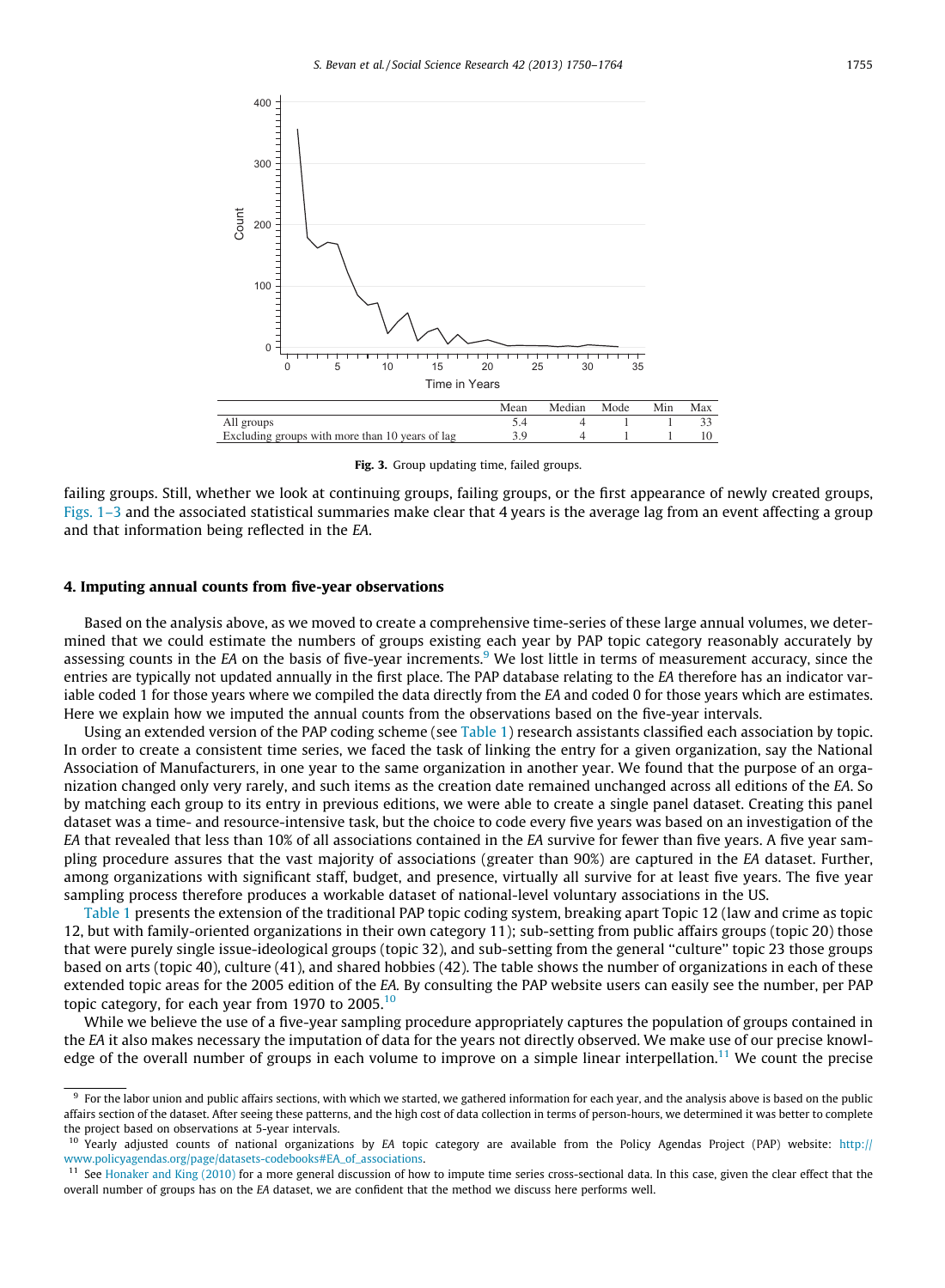### <span id="page-6-0"></span>Table 1

EA dataset extended topic codes and PAP equivalents.

| EA              | PAP          | Abbreviation | Name                                                                                  | Number listed, |
|-----------------|--------------|--------------|---------------------------------------------------------------------------------------|----------------|
| topic           | topic        |              |                                                                                       | 2005           |
| $\mathbf{1}$    | $\mathbf{1}$ | Economy      | Macroeconomics, taxes, and the economy                                                | 83             |
| $\overline{2}$  | 2            | Civil        | Civil Rights, Minority Issues and Civil Liberties                                     | 848            |
| 3               | 3            | Health       | Health                                                                                | 2822           |
| 4               | 4            | Agriculture  | Agriculture                                                                           | 987            |
| 5               | 5            | Labor        | Labor, Employment, and Immigration                                                    | 418            |
| 6               | 6            | Education    | Formal Education System                                                               | 1214           |
| 7               | 7            | Environment  | Environment                                                                           | 566            |
| 8               | 8            | Energy       | Energy                                                                                | 184            |
| 10              | 10           | Transport    | Transportation                                                                        | 790            |
| 11 <sup>b</sup> | 12           | Family       | Family Issues                                                                         | 401            |
| 12              | 12           | Law          | Law and Crime Issues                                                                  | 507            |
| 13              | 13           | Social       | Social Welfare                                                                        | 467            |
| 14              | 14           | Housing      | Community Development and Housing Issues                                              | 192            |
| 15              | 15           | Commerce     | Banking, Finance, and Domestic Commerce including Business and Corporate Issues       | 2883           |
| 16              | 16           | Defense      | Defense                                                                               | 656            |
| 17              | 17           | Science      | Telecommunications, Mass Media, Space, Science and Technology                         | 1151           |
| 18              | 18           | Trade        | Foreign Trade                                                                         | 156            |
| 19              | 19           | Foreign      | International Affairs and Foreign Aid                                                 | 1321           |
| 20              | 20           | Gov't        | Federal Government, Public Policy Generally                                           | 424            |
| 21              | 21           | Lands        | Public Lands and Territories, Indian Affairs, Forest Management, and Government Dams, | 151            |
|                 |              |              | Water, and Irrigation Projects                                                        |                |
| 24 <sup>a</sup> | 24           | State        | State and Local Government and Policy                                                 | 98             |
| 26 <sup>a</sup> | 26           | Weather      | Weather and Natural Disasters                                                         | 16             |
| 27 <sup>a</sup> | 27           | Fire         | Fires                                                                                 | 10             |
| 29 <sup>a</sup> | 29           | Sport        | Sports and Recreation                                                                 | 795            |
| 30 <sup>a</sup> | 30           | Death        | <b>Death Notices</b>                                                                  | 22             |
| 31 <sup>a</sup> | 31           | Church       | Churches and Religion                                                                 | 943            |
| 32 <sup>b</sup> | 20           | Ideological  | Ideological, Social Cause, and Political Groups                                       | 611            |
| 40 <sup>b</sup> | 23           | Arts         | Performing, Fine and Creative Arts                                                    | 1193           |
| 41 <sup>b</sup> | 23           | Culture      | Culture, Heritage and History                                                         | 1480           |
| 42 <sup>b</sup> | 23           | Hobbies      | Hobbies, Collectors, Amusements and Clubs                                             | 940            |
| 99 <sup>b</sup> | 99           | Other        | Other and Miscellaneous                                                               | 95             |

Note that the PAP website lists all data with the traditional PAP codes but that the extended codes are available by downloading the full data file. N's listed refer to the most recent, 2005, edition.

<sup>a</sup> An addition from the New York Times Codebook.

**b** An addition from the EA Codebook.

number in each annual volume, by EA section, and make that information available on the PAP web site. However, the EA sections do not correspond perfectly to the PAP topic codes, so our extrapolations are designed to calculate these estimates. The linear count of groups by issue is calculated for the missing data points by averaging the change in counts between each coded year. For example, if there are 100 groups in year<sub>t</sub> and 120 groups in year<sub>t+5</sub> the growth of 20 groups is average over the four missing years producing imputed values of 104, 108, 112, 116 in order. We then transpose these annual counts of groups into percentages of each annual total. Since we know the actual total number, we adjust the estimated number of groups per topic code by multiplying the estimated percentage of the annual total by the *actual* total for that year. The resulting measure combines the linear imputation of group percentages by issue with the known count of groups and provides greater variance for the group count series based on real data. The resulting series by issue is presented in [Fig. 4](#page-7-0) in a stacked count graph.

[Fig. 4](#page-7-0) shows the dramatic changes that have taken place in the associational universe in the US from 1970 to 2005. Trade associations have always been an important element of the total, but their share has declined steadily as a proportion of the universe of national associations. Health, education, and environmental groups have grown quickly, while labor groups have stagnated. We do not elaborate on these substantive trends here (see [Jordan et al., 2012\)](#page-13-0), but the key take away is that this new database allows an analysis of change across the full range of national associations in the US over time.

Several scholars, as we have observed, have studied the growth of groups in a single issue domain or in a small number of related domains (e.g. [Hannan and Freeman, 1989; Chong, 1991; Hansen, 1991; Minkoff, 1995, 1997; Nownes, 2004; Johnson](#page-13-0) [and Frickel, 2011; Soule and King, 2008](#page-13-0)). Yet, surprisingly no scholar has systematically studied the growth of the group system in the United States over time despite the large body of work that considers that general process (e.g. [Olson,](#page-13-0) [1965; Walker, 1983; Hannan and Freeman, 1989; Perrow, 1992; Aldrich and Ruef, 2006](#page-13-0)). The creation of the EA dataset and the imputations calculated from it will, we hope, help to change that by allowing for far more comprehensive investigations of groups across policy issues (e.g. [Bevan, 2013](#page-12-0)).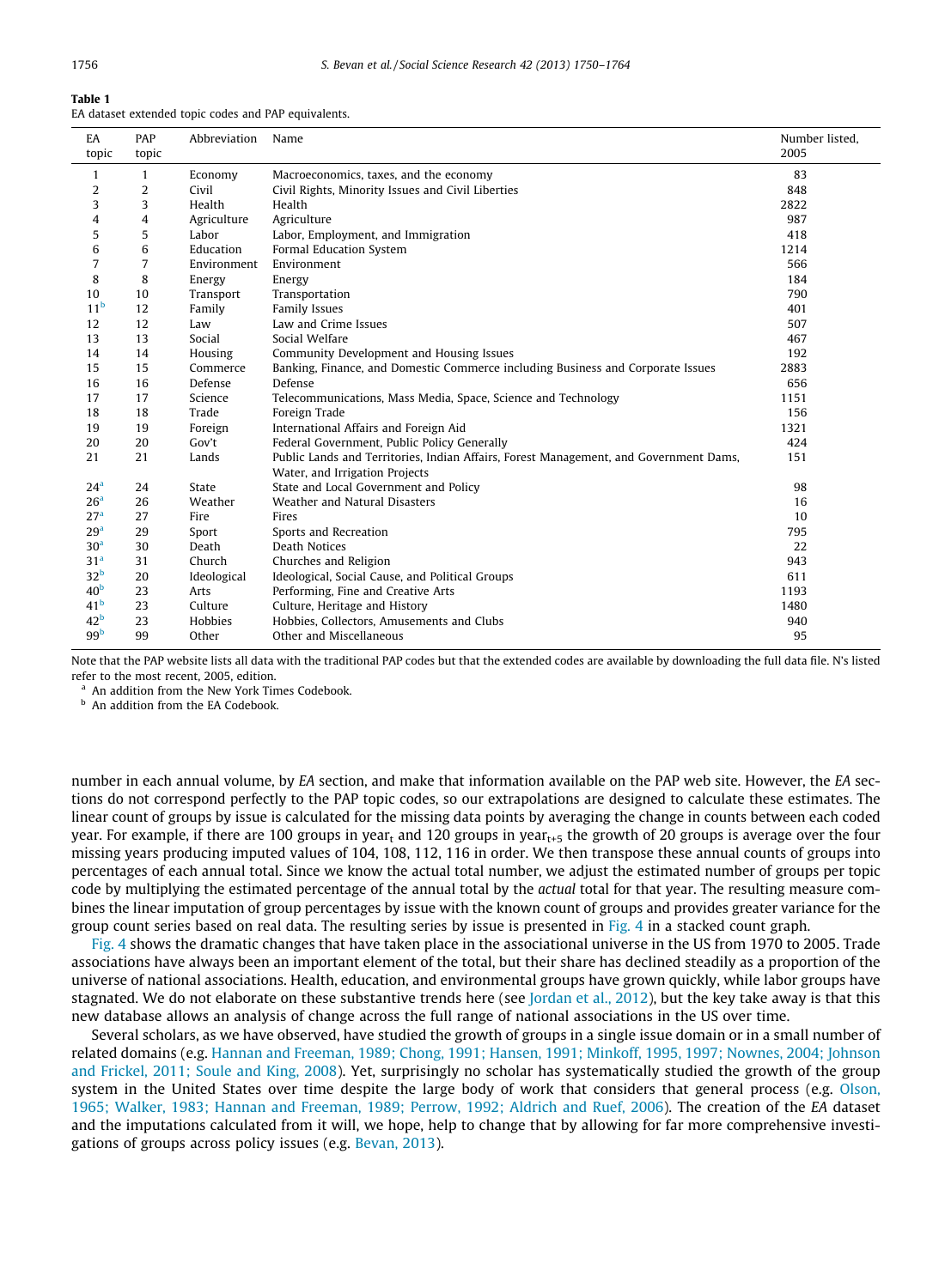# <span id="page-7-0"></span>5. Lessons from similar secondary data sources for assessing bias in the EA

In any area of research, scholars using secondary data collected for other purposes must be concerned with its quality and potential biases. In this section we organize discussion around the quality of the source data as well as two sources of bias that are the focus of social science survey research more generally (it can be useful to think of the EA and similar directories as the result of a yearly organizational survey administered by the publisher): sampling bias and measurement bias. We seek to place bias contained in the EA within a broader perspective by focusing especially on how it compares with other secondary sources with similar attributes, but about which scientists know more. Knowledge from similar research communities on other popular sources of secondary data (such as the FBI Uniform Crime Reports, IRS 501(c)3 registrations and media), has heretofore failed to inform our understanding of increasingly popular organizational directory resources (including not just the EA, but also, e.g. the Yearbook of International Associations and the Directory of British Associations). These data sources are increasingly important within sociology, political science, and other social science research on a broad range of nonprofit organizations (including politically oriented groups), yet there is surprisingly little attention given to sources of potential bias in these directories. Research on organizational survey methodologies has similarly remained unconnected to the analysis of these organizational directories.

The reflections we offer concerning the EA database are meant not only to elucidate these issues for potential users of this valuable new resource, but to allow us the opportunity for a bit broader discussion of how to assess the quality of any similar secondary database. There are no doubt many other research communities working with other data sources collected for purposes beyond basic research. What is striking to us, however, is how investigations of bias in the sources we discuss here have run parallel to one another with almost no reference to researchers in other substantive domains who have considered very similar issues of bias.

# 5.1. Source quality

# 5.1.1. What was the original purpose for which the data was collected?

The first and most important question in using secondary data is also the most obvious, but is often overlooked. The purpose of the data and audience it was intended for play a large role in the data generating process. This can lead to inclusions or exclusions of potentially important observations, and introduce systematic biases in a secondary data source. Identifying these biases is a necessary first step in accounting for or correcting them.

Research on newspaper reporting of protest events is particularly instructive here. Media traces, particularly newspaper reports, have been widely used by researchers to study protest events ([Earl et al., 2004\)](#page-12-0). News reporters and editors very selectively determine what news items are published, governed by what systematic observers of the media have dubbed ''news values.'' Media gatekeepers are most certainly not influenced by the concerns of researchers who use their products, and the dimensions of selectivity of events to be covered (selection bias) and the content of media descriptions of those events (measurement of description bias) have been the focus of research aimed at delineating the biases in news products (e.g. [McCarthy et al., 1996; Oliver and Myers, 1999; Oliver and Maney, 2000\)](#page-13-0) demonstrating empirically the central role of news values in creating these biases.

In the case of the EA, the goal of the creators of the original volumes has consistently been to create a comprehensive list of national-level voluntary associations in the United States. The EA serves as a reference text for libraries and schools, as well as a source for businesses such as printers and event organizers seeking to identify potential clients. This suggests a strong motive for comprehensiveness exists for its creators at least when it comes to large and established groups. That



Fig. 4. Imputed group densities by issue, 1970–2005.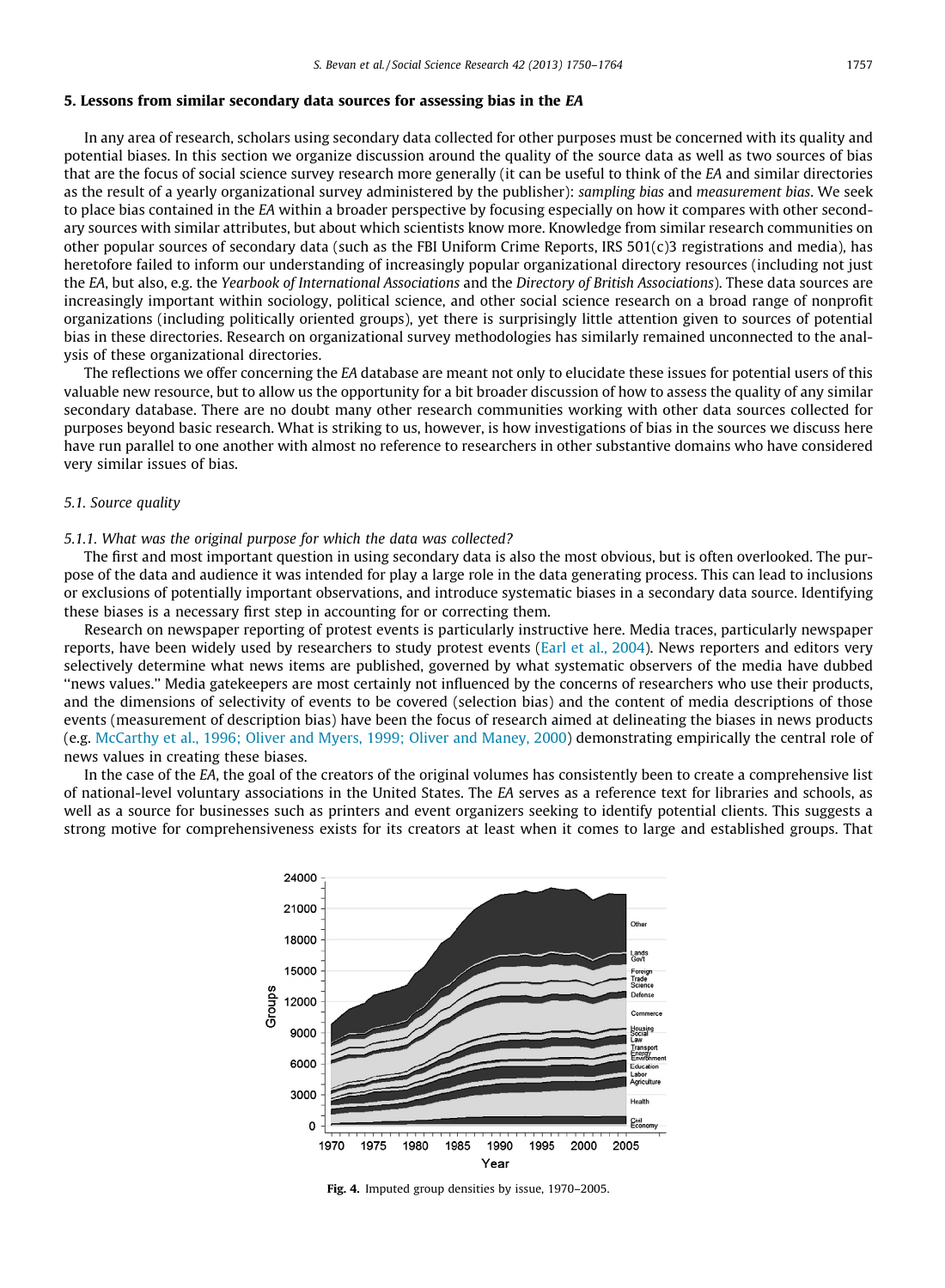the EA also lists information on name changes and group mergers, allowing users to trace individual groups over time as they evolve and change, suggests a strong motive for accuracy in these details. One popular alternative source of information on national non-profit associations is the Internal Revenue Service's 990 registration and reporting system, which has become increasingly comprehensive in recent decades and now requires all 501(c) nonprofit organizations to register and submit annual financial reports that also include additional information on those organizations' mission and annual activities. These reports are now finding wide use by researchers interested in the rapidly growing nonprofit sector in the US (e.g. [Saxton and](#page-13-0) [Benson, 2005](#page-13-0)). While this elaborate system was not established to gather data for researchers of nonprofit organizations, its evolution has been, in part, guided by such concerns through the efforts of the National Center for Charitable Statistics [\(NCCS,](#page-13-0) [2010a](#page-13-0)). Since the system is a voluntary reporting one, questions have been raised about the accuracy of information provided by nonprofits to the IRS (measurement bias) as well as the timeliness of registration (lag in reporting, a subcategory of selection bias), each of which will be discussed below.

Beginning in the 1920s the Federal Bureau of Investigation started collecting information about ''crimes known'' to the police. The mature FBI Uniform Crime Report (UCR) is the aggregation of reports from every police jurisdiction in the US on at least the seven major individual crimes (homicide, aggravated assault, forcible rape, burglary, robbery, theft and auto theft). The reporting system has achieved high rates of compliance, typically receiving reports from almost all jurisdictions annually. These official crime reports are often used to evaluate police performance among neighborhoods at the local level, and when made public provide opportunities to assess police performance between cities. These realities place heavy pressure upon police district commanders and agencies to underreport crimes [\(Mosher et al., 2002](#page-13-0)).

# 5.1.2. What is the reputation of the data source creator(s)?

The credibility of the data source is an important proxy indicator of quality. Established academic researchers and research institutions (e.g. NORC, Michigan's Institute for Social Research/ICPSR, Gallup, etc.), for instance, have reputations to consider and can be expected to strive to produce the highest quality data possible that can, once archived, be used by other researchers. On the other hand, businesses (especially those dominated by short-term economic incentives) may produce data that is designed to suit their needs or frame the data in a way that serves those needs best.<sup>12</sup>

In the case of the EA the publisher, Gale Research (founded in 1954, purchased by the Thomson Corporation in 1985, Cenage Learning in 2007), has throughout its history been focused on creating high quality reference sources and databases for sale to libraries and educational institutions. Founded by Frederick Gale Ruffner in 1954, the company quickly gained a sterling reputation for this task, building off the success of the EA. Gale Research is today responsible for producing a wide variety of reference texts beyond the EA, as well as respected online historical, newspaper and various other databases. Given its long-standing market niche as a producer of high-quality library reference works, the publisher can be expected to value the strength of its reputation and to strive to create as accurate and useful reference texts as possible. Furthermore, as a result of what we have determined is a common and consistent work culture at the publisher the same basic rules and principles have governed the gathering of data, except for reasonable changes in the search and information gathering procedures with the advent of new and emerging technologies. Personal meetings between a senior author of this article and the senior staff of Thompson / Gale responsible for compiling the EA made clear the high standards that the publisher sets as a continuing goal. Over the decades, compilers have developed considerable expertise and they appear to value their reputation for compiling high quality information. Were this reputation to be degraded, or should a rival publisher offer a more complete directory, considerable profit to the firm would be lost. $13$ 

Among US researchers of protest events, the New York Times has been the primary source of data in large part because it is the premier national newspaper, with a reputation for objective reporting, an important rationale for its wide use as a research tool. The public availability of a comprehensive data set on protest events constructed from its reports<sup>14</sup> has quickened the pace of such research in recent years, and, as a result, we know most about biases in its coverage and reporting. The IRS has achieved a strong reputation for assembling information from tax records, although recent cuts in its agency funding are thought by some to have reduced its ability to audit reports, and, in general, its auditing attention to nonprofit reporting appears to be driven primarily by complaints from citizens and watchdog organizations. It does not yet possess a mechanism to enforce the recent registration requirement that all nonprofit organizations, even the smallest with minuscule budgets, register. The NCCS has a strong reputation as a vendor of statistical information on the nonprofit sector, including its management of the 990 data bases. The FBI devotes extensive resources to its UCR data gathering efforts, and is widely recognized to be doing a good job in monitoring local jurisdictions cooperation and encouraging compliance with its rigid reporting protocols.

# 5.2. Measurement bias

Measurement bias refers to the degree of accuracy of measures of the concepts they are intended to reflect. The publishers of the EA primarily rely on survey responses from representatives of individual groups to compile their volumes. The use of survey data from groups themselves means that the description of an association contained in the EA may be slanted toward representing the best public face of an association. One association in the dataset called the Salt Institute, for instance, states

See [Lewis \(2011\)](#page-13-0) for stark evidence of this pattern by financial institutions leading up to and following the 2008 financial collapse.

<sup>&</sup>lt;sup>13</sup> The firm currently charges \$1037 for the print version of Volume 1, and \$2663 for Volumes 1-3.

<sup>14</sup> [http://www.stanford.edu/group/collectiveaction/cgi-bin/drupal/.](http://www.stanford.edu/group/collectiveaction/cgi-bin/drupal/)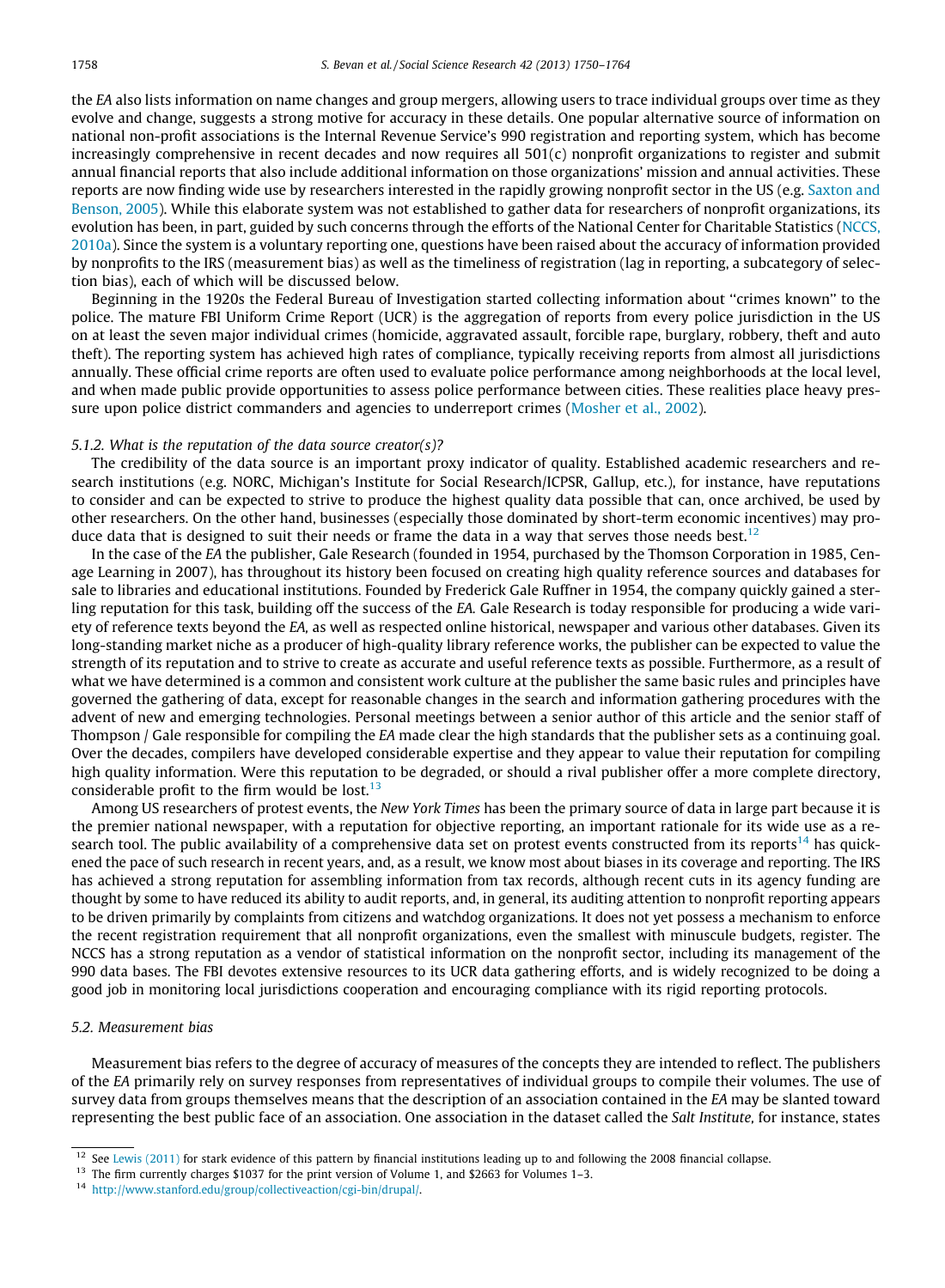that its primary goal is to educate the public about the health benefits from a healthy sodium intake as well as the many common and uncommon uses for salt in our everyday lives. In reality the goal of the Salt Institute is not public education, but to promote the use of salt so that the many companies that are members of the group can expand their sales volume and thereby make greater profits. Research assistants in charge of coding the EA's entries were aware of this incentive to misrepresent a group's primary goals in the text of group abstracts and were trained to deal with them by using the implied meanings of the group abstracts rather than the literal meanings when appropriate. Thus we aimed to have groups like the Salt Institute be properly coded as commerce associations rather than health-focused ones. The EA dataset therefore represents an educated assessment of the primary public face of national-level voluntary associations over time.

Newspaper reports about the size of protest events are typically disputed by activist organizers who complain that they underestimate the number of demonstrators present, a reflection of the extent of support for the dissident message they intend to communicate ([McPhail and McCarthy, 2004](#page-13-0)). While there are very few systematic assessments of such claims, one study suggests that newspaper reports are generally rather accurate in their reports of what journalists call ''hard news,'' that is the basic details about when and where an event occurred, its primary message, and the number of demonstrators present ([McCarthy et al., 1998](#page-13-0)), lending credence to claims that measurement error in such reports is probably a trivial concern.

The wide use of IRS 990 filing information has prompted a spate of studies of the accuracy of financial information provided by the filings of tax-exempt nonprofits ([Froelich et al., 2000; Yetman et al., 2009; Fischer et al., 2002\)](#page-13-0). And, while discrepancies are revealed between voluntary reports and independent audits of samples of nonprofits, these appear, in general, to be relatively minor, leading the authors of one widely cited study to ''conclude that the IRS 990 Return can be considered an adequate and reliable source of financial information for many types of investigations...'' [\(Froelich et al., 2000,](#page-13-0) p. 232). We have been unable to locate studies assessing the accuracy of other forms of information included in the 990 returns.

# 5.3. Selection bias

Selection bias refers to biases in the inclusion of cases (individuals, organizations or events) in a data base. Newspaper selection bias has been widely studied by scholars of protest events and consistently demonstrates that large events are much more likely to be covered and smaller events much less likely to be covered. This finding mimics what we know about larger associations being more likely to be included in the EA, and about large nonprofit associations being almost universally registered and filing annual 990 reports while very small ones are far less likely to be registered and if so, less dutiful in filing annual reports.

Protest event selection bias studies have also investigated variation in patterns of bias between newspaper sources and mixed media sources, including comparisons of local with national sources, local with other local sources, and print with television sources. The empirical results of these many studies have been mixed, sometimes showing major differences in source bias and sometimes relatively minor differences.<sup>15</sup> One strategy designed to generate more comprehensive event catalogs is the use of multiple news sources, a strategy that has become far more feasible with the wide availability of media source data in electronically searchable form (e.g. [Schrodt, 2012](#page-13-0)).

Data bases typically are fraught with selection biases, many of which are intentional. As a result, alternative sources used for enumerations of organizational populations rarely include identical cases. That is, alternative sources can be expected to exhibit variable patterns of selection bias. The strategy of adopting multiple sources to triangulate a more comprehensive catalog of events in newspapers can be applied to the study of non-profit associations. It is likely that an enumeration strategy relying on a discrete number of broadly representative sources is the most feasible route towards a more comprehensive data-collection strategy. Clearly, the EA would be an important source for populations of national associations in the US.

Oftentimes, selection biases are the intentional result of explicit filtering rules. The intended coverage of the EA is every national-level voluntary association in the US active during the year of publication, for instance. Scholars interested in local groups, international groups, or non-membership lobbying organizations will find no useful information here. Knowing the intended coverage of a data source is a fundamental aspect of assessing its potential usefulness. Rules for including and excluding an observation from the data play an important role in the creation of a secondary data source and should be well noted by any researcher interested in using it.

Two main criteria must be met for an association to be included in the EA. The first is that an association is active at the national level, not just in certain regions or localities. The second criterion is that the association be a voluntary association, defined as an association whose membership joins by choice for some common goal or goals other than profit. Following these two criteria the publishers include a wide variety of groups from the Sierra Club to the United Autoworkers Union to Bobs International (an association comprised of people with the forename Robert that holds an annual national convention with awards that include the best shish ka-Bob). Despite including all groups matching the publisher's definition of a national-level voluntary association by following these two criteria the publisher excludes the vast majority of formal organizations in the United States namely local/state groups and businesses. It is with these two criteria that the publisher of the EA has done a consistent job of documenting national-level voluntary associations over time.

<sup>&</sup>lt;sup>15</sup> One study in particular suggests that source selection bias makes newspaper protest event data highly unreliable for studying cross-community or time series patterns or protest [\(Ortiz et al., 2005](#page-13-0)).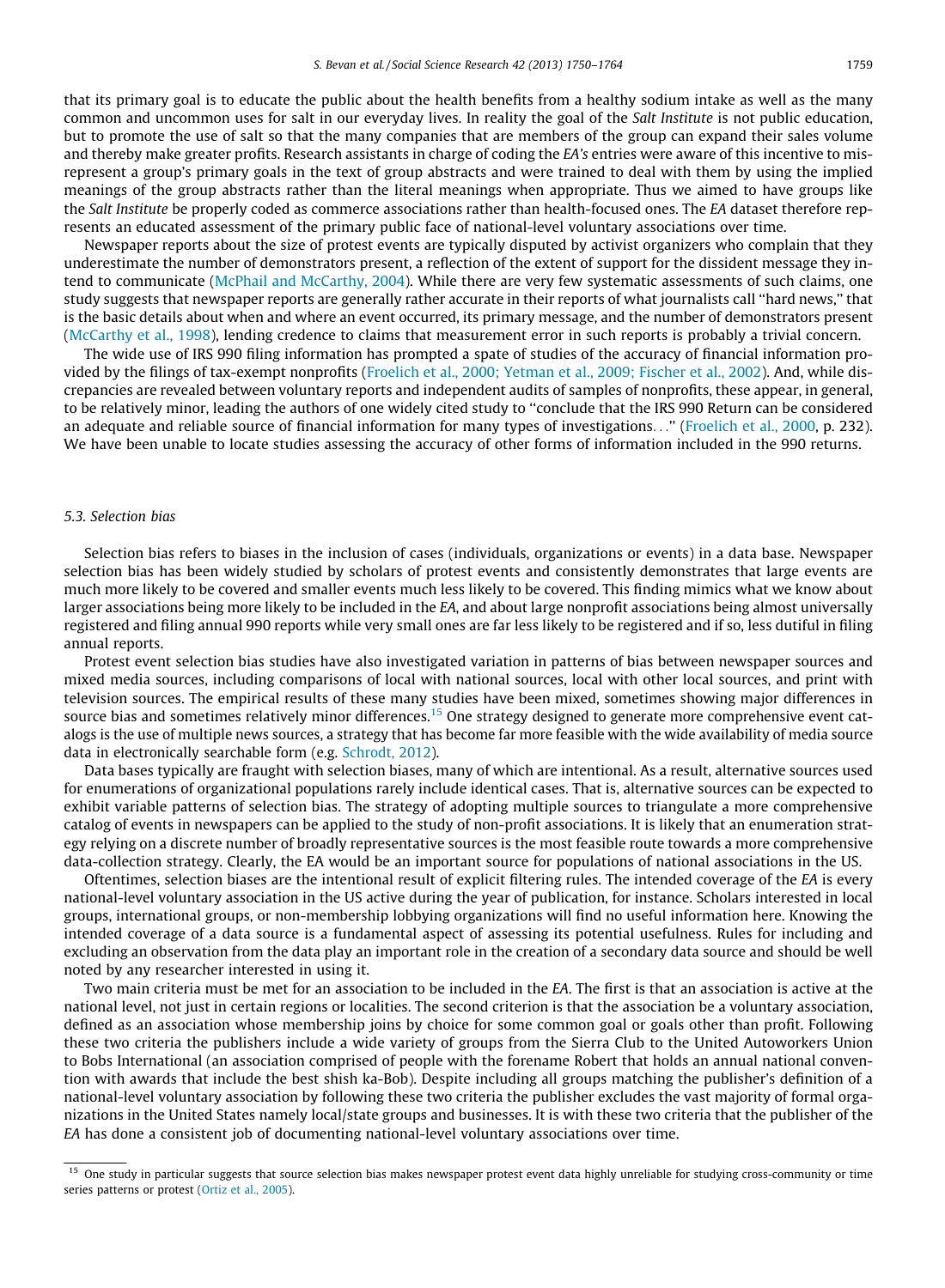A number of studies have compared different sources with regards to their coverage of associations and scholars have complained that different data sources lead to widely varying estimates of the number of groups. Scholars using various sources such as IRS Form 990s and enumerations of groups in a given locality (typically in a single issue domain such as the environment) sometimes identify numbers of groups that are very different from what would be found relying exclu-sively on the EA ([Andrews and Edwards, 2005; Brulle et al., 2007; Carmichael et al., 2012](#page-12-0)). A particularly harsh critique of the EA as a comprehensive source of environmental advocacy organizations compares it with a variety of other listings of US national environmental organizations ([Brulle et al., 2007; Carmichael et al., 2012](#page-12-0)), arguing that its lack of comprehensiveness renders it a poor resource for studying national environmental organizations. Two subsequent studies have addressed the question of selection bias in the EA, one for environmental organizations [\(Johnson and Frickel, 2011](#page-13-0)) and another for subcategories of advocacy groups (women's, human rights, and civil rights) [\(Walker et al., 2010\)](#page-14-0). Each makes a strong case for how to take known selection biases into account when interpreting models, and for the EA as a particularly valuable resource when analysts are interested in temporal change. While IRS data are more comprehensive in terms of the total volume of organizational listings, this source omits politically active groups that do not qualify for tax-exempt status. More troubling for analysts interested in temporal change is that, while the official selection criteria for the IRS's 990 registration and reporting system may have changed little over time, the registry has clearly grown increasingly comprehensive. In contrast, the publishers of the EA have maintained relatively stable selection criteria for 50+ years and the resulting data is thus more suitable for over time analyses.

We believe that much of the current debate over representativeness in the EA overlooks the reality that any directory or survey misses information on population members. For instance, a review of articles published in Nonprofit and Voluntary Sector Quarterly from 1996–2001 found that published studies employing mail surveys of non-profit organizations had an average return rate of 42% ([Hager et al., 2003](#page-13-0)).<sup>16</sup> The issue, we think, is less about comprehensiveness than it is differences in intended coverage and what is known about the biases in selection onto the lists that are used so that we can take those selection biases into account when performing and interpreting analyses. That is, understanding the rules that allow a group to be listed or not is fundamental to knowing whether the database is useful for one's purpose.

Probably the most dramatic example of a secondary data set beset with serious and well investigated selection bias issues, but nevertheless still in wide use by researchers, is the FBI Uniform Crime Reports (UCR). Beginning with two classic critiques of official crime statistics [\(Kitsuse and Cicourel, 1963; Black, 1970\)](#page-13-0) researchers have identified a wide variety of factors that affect the rate at which crimes are reported by citizens and police. Key issues of bias in these data include variable rates of citizen reporting of crimes to police (selection bias) and how local police policies and organizational structure affect what gets recorded and passed onto the FBI (selection and measurement bias respectively). For example, one widely cited study concludes ''...official crime rates are a function of [police] organizational structures related to (1) formal com-plaint investigation; (2) hierarchical control of crime processing; and (3) dispatching routines" ([McCleary et al., 1982,](#page-13-0) p. 361). And, a more recent study looking at the size of a police force controlled for population size of a jurisdiction, shows that ''each additional officer is associated with roughly five Index crimes that previously would have gone unreported'' [\(Levitt,](#page-13-0) [1998, p. 61\)](#page-13-0).

The result of this stream of research is a detailed portrait of the extensive biases contained in official crime statistics, such as the UCR (see [Mosher et al., 2002](#page-13-0) for a summary). Despite this, criminologists and policy analysts continue to routinely use the reports to study major crime rates over time and across communities. Criminologists who use these data are well aware of selection bias problems, but there are few other such comprehensive time series sources of data on crime across American communities available.<sup>17</sup> UCR users work around data limitations by drawing on multiple sources (e.g. UCR official stats and unofficial victim surveys) in an attempt to triangulate their data (e.g., [Gove et al., 1985; Schwartz et al., 2009](#page-13-0)). These users recognize that, while the UCR cannot tell us the exact amount of crime (it is not 100% comprehensive), it does accurately depict changes in relative characteristics over time (e.g. male v. female crime, the relative incidence of different crime types). The selection bias issues we have identified in the EA pale in comparison to those confronted by criminologists.

IRS Form 990s list all groups that fall under a certain element of the tax code. They include local groups (which are indistinguishable from those with a regional or national orientation), groups that have many spin-offs for tax purposes, and groups without members. These IRS data do not include information on many other groups, however, since organizations are not required to register with the government unless they seek formal non-profit status, and many (especially in the case of politically active groups) do not do so [\(Edwards, 1994; McCarthy et al., 1991](#page-12-0)). Biases contained within the EA privilege the types of organizations that are most central to the theoretical concerns of social movement and interest group scholars, those that are large and more politically active (as indicated by an inclusion bias towards groups located close to the nation's capital). Relying on newspaper reports of groups would generate a much smaller list than what we have here, as the vast majority of the groups listed in the EA are utterly unworthy of extensive national news coverage ([Amenta and Caren, 2010\)](#page-12-0).

Our point is that differences in the number of groups observed by different methods of observation are not necessarily a sign of spotty or poor data collection practice; it could easily be because of different rules of coverage. Assessments of how well a given dataset measures its intended organizational universe must be made with reference to another observation of the same range universe, not by comparison with a database with a different intended coverage. Assessment of the labor

<sup>&</sup>lt;sup>16</sup> There is some evidence that non-response bias is less of a concern for surveys of organizations than it is for surveys of individuals [\(Smith, 1997](#page-14-0)).

 $17$  See [Maxfield \(1999\)](#page-13-0) for a description of the alternatives and a comparison between them.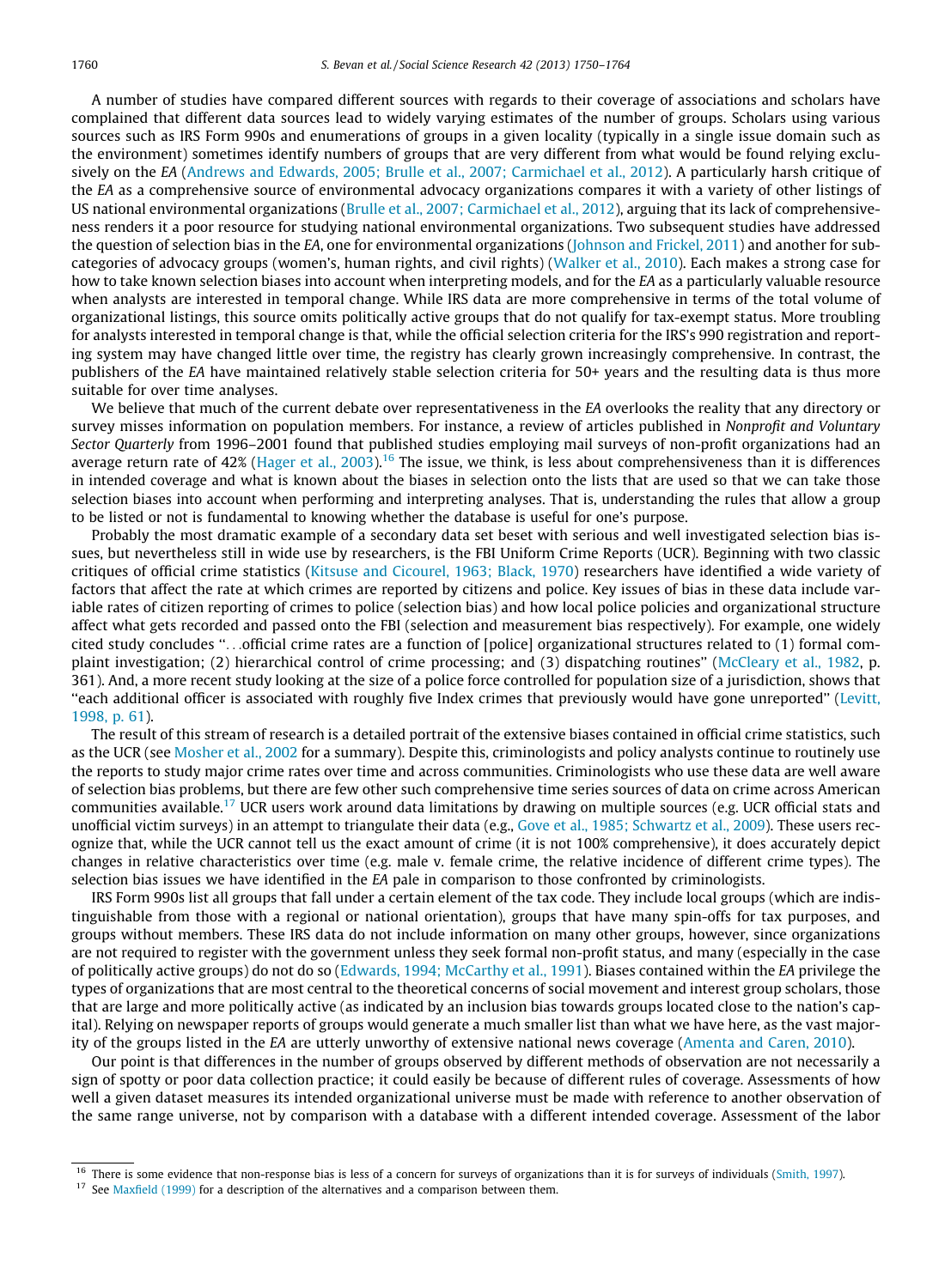union section of the EA ([Martin et al., 2006\)](#page-13-0) suggests that coverage for large, stable groups is virtually complete. It is less complete, however, for smaller and ephemeral groups. More important for some users, however, the intended coverage of the EA may not match what is needed.

# 5.3.1. Reporting lag: a sub-category of selection bias

Lags in reporting are another source of selection bias. The date of publication can serve as important signal not only about the content of the data source, but also quality. Many primary and secondary data sources are updated months or years after new activity. For example, budgets printed in the same year as they were issued are often estimates and revised numbers are published in the following year. This question on the date of publication often requires a broader look and analysis of the data than noting the copyright year in a published volume or the publication date of survey data. Surveys for instance take time to run and publishing a book of any sort also requires time. Field work dates and the point that data gathering stopped to finish a manuscript can both have large effects on the interpretation of data.

The question of when the data published or more importantly what was the observation point is especially important for time-series data. The data contained in the EA is in effect the best information available to the publisher at the time of publication. However, like any published volume there is a lag between event and publication due to the delays involved in data collection and publishing. The details of this lag and why it is a concern were discussed extensively in a previous section.

Similar issues of lags in the formal registration of a nonprofit organization with the IRS confront researchers using that data set for studying them. NCSS cautions users of its database, stating ''The IRS Business Master Files include a field (RULE-DATE) indicating when registered nonprofit organizations obtained formal recognition of their tax exempt status by the IRS (in other words, when the IRS approved their applications for exempt status). NCCS typically uses this as a proxy for when an organization was created. However, one should understand its origins and flaws before determining how best to use it in one's research'' [\(2010b\).](#page-13-0) This problem is directly analogous to the lag structure we assess in the EA data set. It is not uncommon for there to be a significant lag between when organizations are created and when they apply for formal nonprofit status. We have not been successful in locating equivalent analyses for the IRS data base.

Protest event researchers also confront similar lags in the reporting of protest events. They typically frame narrow time windows around events seeking to locate reports, but often events are not reported for months and sometimes even years after they occurred. Widening the research time window can raise the costs of data collection considerably. The creators of the Dynamics of Collective Action data set were able to address this problem by examined all daily issues of the New York Times for a 35 year period, bundling all reports of an event no matter when they were made and centering them, on the date which they occurred. (See <http://www.stanford.edu/group/collectiveaction/cgi-bin/drupal/> for a description of this element of their data collection methodology.)

# 6. Discussion

No primary or secondary data set is without its biases. An important goal of the user of any dataset is to determine the sources and the structure of its biases. The more we know about these biases the more we can adjust for them in our analyses and calibrate the amount of confidence to place in the patterns revealed by our analyses. This principle has motivated the extensive and careful work we have done to learn as much as we can about the EA. The EA database is a valuable tool for social science scholars interested in a range of substantive processes, and we trust future analysts will extend our inquiry into the structure and sources of EA bias and look into other secondary datasets as well.

Among the most serious biases we have identified in the EA database is its undercount of small associations and its lag structure. The EA systematically under represents small, understaffed, or ephemeral associations. For larger, significant associations the coverage is quite comprehensive. This has important implications for users; for some purposes the missing cases are relatively unimportant, but for other types of analysis this bias is prohibitive.

We focus on the less well understood, but significant, lag between new actions (such as the creation of an organization) and when these actions are reported in the dataset. This is our most important lesson: if the year of publication is 2005, the actions refer, on average, to 2001. But there is some inherent variance even here, so that some events listed as 2005 actually refer to 2002, 2000, etc., with 2001 being the single most common year.

The largest hurdle in using the EA dataset, therefore, is the establishment of the lag between the EA's copyright year and the year it represents. Detailed analyses of the differences between group founding dates and first inclusion and of the average length of time it takes to update existing associations offer strong insights. Combined these analyses demonstrate that the data in the EA most closely matches the group system 4 years prior to the publication date. The nature of the EA makes it impossible to determine when every group was founded and failed. The 5 year sampling procedure employed by the project adds to this problem, but the lag structure of the EA itself means that problems with establishing the lag structure would exist whether the data was gathered every year, every 5 years or every 10. Calculating group counts by topic instead of focusing on the details of individual groups leads to more reliable aggregate values over time. This information will allow an analyst to take into account of lag structure in future analyses. Comparing the bias structures we have identified in the EA with those in three other widely used secondary data sets, we believe, puts them in the broader context of equivalent biases confronted by other research communities, and, in sum increasing our confidence in it.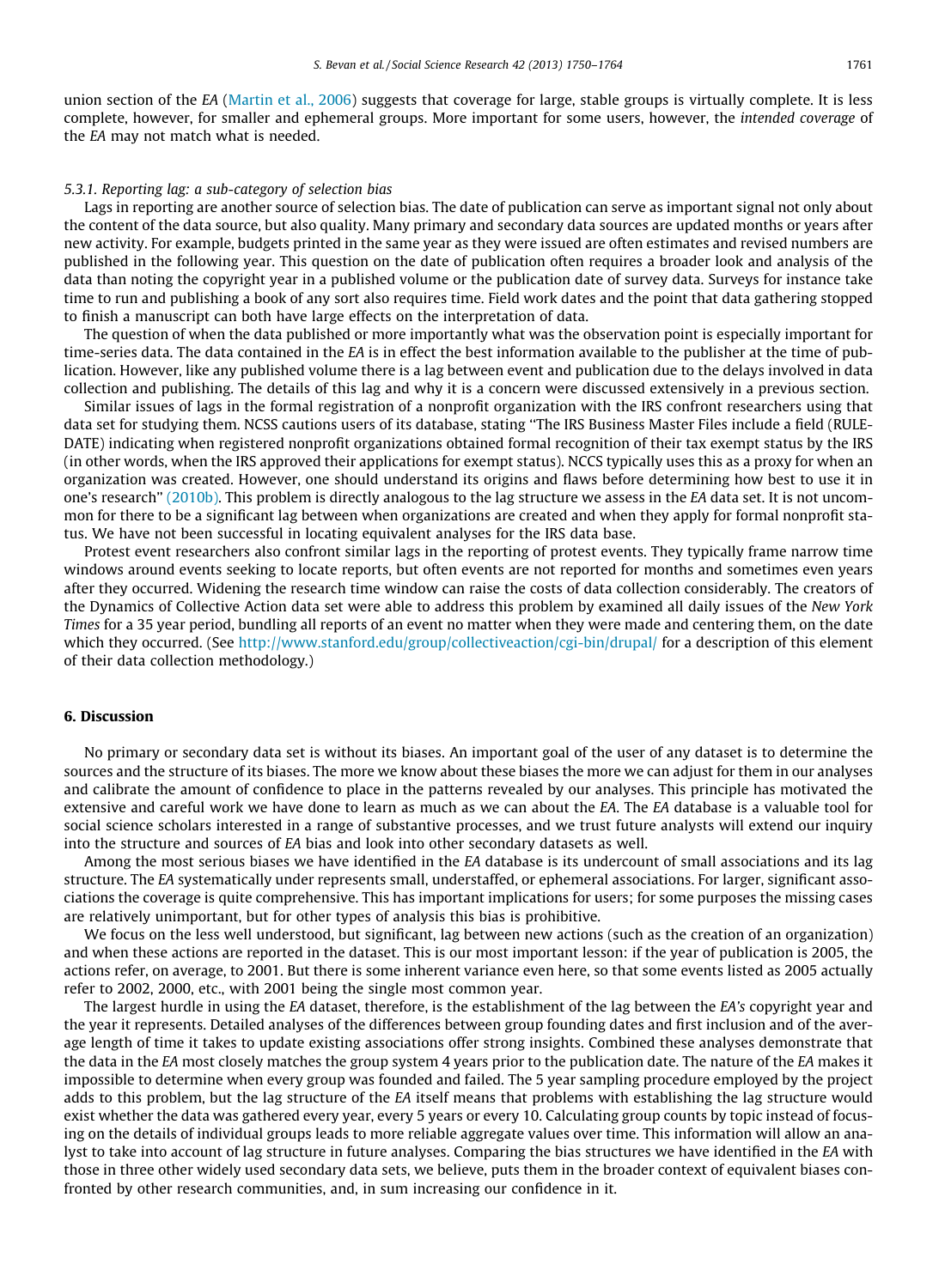<span id="page-12-0"></span>While hesitant to make overly broad claims for data-sources not directly examined here, we believe our findings regarding the lag-structure of EA data has important implications for the large research literature relying not just on the EA but other similar organizational directories commonly employed as secondary data: including the Yearbook of International Organizations (e.g. Beckfield, 2010; Boli and Thomas, 1997; Frank et al., 2000; Smith and Wiest, 2012), Directory of British Associations (see [Halpin and Jordan, 2012\)](#page-13-0), and Associations Canada (e.g. Abelson and Carberry, 1998; Handy et al., 2008; Quarter et al., 2001). It is likely that all of these sources contain some sort of listing lag, although specifying the exact nature of that lag structure across these different data sources will require additional scholarly research.

The lagged structure of information contained within organizational directories, including that which we specify for the case of the EA, is more or less likely to be problematic depending on how information is accessed and used. A lagged data structure is relatively unproblematic for analyses which rely exclusively on organizational founding and mortality information contained in the EA to generate yearly organizational counts, as in classic organizational ecology models (e.g. [Johnson](#page-13-0) [and Frickel, 2011; Minkoff, 1997; Nownes, 2004;](#page-13-0) Walker et al., 2011). The lagged data structure is likely to be more problematic when the focus is on the precise timing of organizational change (e.g. [Johnson, 2006; Minkoff, 1999\)](#page-13-0), especially at the individual level. For aggregated counts of how many groups are active across various policy domains, as is the purpose of the PAP EA data release, the source is likely to be highly accurate, but they reflect a distributed lag of  $\pm$  four years and this lag must clearly be understood by any user interested in time-series dynamics. While this has clear implications for time series models the same concerns hold for other quantitative and qualitative studies that also consider the relationship between a group or groups and other factors such as policy agendas, protests, public opinion, events and more. Without an accurate understanding of a group lifespans analyses run a very real risk of making inappropriate causal inferences.

More generally, our detailed analysis of the nature of errors of omission in the EA is not meant to discourage its use. On the contrary, we believe the database to be of great use to a wide range of political scientists, sociologists, and other academic audiences. But before scholars make use of secondary data resources, or any other, they should clearly understand the nature of any discrepancy between the social process ''out there'' in society, and its reflection in the archived records of the publisher of the dataset. While our theories tend to be about the social processes, our tests typically relate to the archived record. Some slippage between these two is typically inevitable, but all too often it is assumed to be limited, unbiased, and trivial. More often, it is an empirical matter that can be estimated directly and therefore understood.

# Acknowledgments

The Encyclopedia of Associations data was gathered by Frank R. Baumgartner and John McCarthy through the National Science Foundation, ''Collaborative Research: Database Development for the Study of Public Policy,'' Grant Number SBR 0111611. Erik Johnson and Shaun Bevan served as lead Research Assistants on the project sequentially. The Policy Agendas Project data were originally collected by Frank R. Baumgartner and Bryan D. Jones, with the support of National Science Foundation Grant Numbers SBR 9320922 and 0111611, and are distributed through the Department of Government at the University of Texas at Austin. Neither the NSF nor the original collectors of the data bear any responsibility for the analysis reported here.

# References

- [Abelson, Donald E., Carberry, Christine M., 1998. Following suit or falling behind? A comparative analysis of think tanks in Canada and the United States.](http://refhub.elsevier.com/S0049-089X(13)00122-1/h0005) [Canadian Journal of Political Science/Revue canadienne de science politique 31 \(3\), 525–555.](http://refhub.elsevier.com/S0049-089X(13)00122-1/h0005)
- [Aldrich, Howard, Ruef, Martin, 2006. Organizations Evolving, second ed. Sage Publications, Thousand Oaks, CA](http://refhub.elsevier.com/S0049-089X(13)00122-1/h0010).
- [Amenta, Edwin, Caren, Neal, 2010. Making the news: movement organizations. Media Attention, and the Public Agenda American Sociological Review 75,](http://refhub.elsevier.com/S0049-089X(13)00122-1/h0015) [841–866.](http://refhub.elsevier.com/S0049-089X(13)00122-1/h0015)
- [Andrews, Kenneth, Edwards, Bob, 2005. The organizational structure of local environmentalism. Mobilization: An International Journal 10 \(2\), 213–234](http://refhub.elsevier.com/S0049-089X(13)00122-1/h0020). Baumgartner, Frank R., McCarthy, John D., 2009. An Annotated Bibliography of Articles Using the Encyclopedia of Associations. [<http://www.unc.edu/](http://www.unc.edu/) '[fbaum/papers.htm](http://www.unc.edu/)>.
- [Beckfield, Jason, 2010. The social structure of the world polity. American Journal of Sociology 115 \(4\), 1018–1068.](http://refhub.elsevier.com/S0049-089X(13)00122-1/h0025)
- [Bevan, Shaun, 2013. Continuing the collective action dilemma: the survival of voluntary associations in the United States. Political Research Quarterly](http://refhub.elsevier.com/S0049-089X(13)00122-1/h0310) [66 \(3\), 545–558.](http://refhub.elsevier.com/S0049-089X(13)00122-1/h0310)

[Black, Donald J., 1970. Production of crime rates. American Sociological Review 35, 733–748.](http://refhub.elsevier.com/S0049-089X(13)00122-1/h0030)

- [Boli, John, Thomas, George M., 1997. World culture in the world polity: a century of international non-governmental organization. American Sociological](http://refhub.elsevier.com/S0049-089X(13)00122-1/h0035) [Review 62, 171–190](http://refhub.elsevier.com/S0049-089X(13)00122-1/h0035).
- Brulle, Robert J., Turner, Liesel, H., Jenkins, J. Craig, Carmichael, Jason, 2007. Measuring SMO populations: a comprehensive census of U.S. Environmental Movement Organizations. Mobilization 12(3), 195–211.
- [Carmichael, Jason.T., Craig Jenkins, J., Brulle, Robert.J., 2012. Building Environmentalism: The Founding of Environmental Movement Organizations in the](http://refhub.elsevier.com/S0049-089X(13)00122-1/h0315) [United States, 1900–2000. The Sociological Quarterly 53 \(3\), 422–453.](http://refhub.elsevier.com/S0049-089X(13)00122-1/h0315)
- [Chong, Dennis, 1991. Collective Action and the Civil Rights Movement. University of Chicago Press, Chicago, IL.](http://refhub.elsevier.com/S0049-089X(13)00122-1/h0040)
- [Davis, Gerald F., Doug McAdam, W., Scott, Richard, Zald, Mayer N., 2005. Social Movements and Organization Theory. Cambridge University Press, New York.](http://refhub.elsevier.com/S0049-089X(13)00122-1/h0045) [Earl, Jennifer, Martin, Andrew, McCarthy, John D., Soule, Sarah A., 2004. The use of newspaper data in the study of collective action. Annual Review of](http://refhub.elsevier.com/S0049-089X(13)00122-1/h0050) [Sociology 30, 65–80](http://refhub.elsevier.com/S0049-089X(13)00122-1/h0050).
- [Edwards, Bob, 1994. Semiformal organizational structure among social movement organizations: An analysis of the U.S. Peace Movement. Nonprofit and](http://refhub.elsevier.com/S0049-089X(13)00122-1/h0055) [Voluntary Sector Quarterly 23 \(4\), 309–333.](http://refhub.elsevier.com/S0049-089X(13)00122-1/h0055)
- [Fischer, M., Gordon, T., Kraut, M., 2002. An examination of differences between financial information provided on form 990 and audited financial Statement](http://refhub.elsevier.com/S0049-089X(13)00122-1/h0060) [data of U.S. private colleges and universities. Academy of Accounting Finances 6 \(1\), 87–104](http://refhub.elsevier.com/S0049-089X(13)00122-1/h0060).
- [Frank, David John, Hironaka, Ann, Schofer, Evan, 2000. The nation-state and the natural environment over the twentieth century. American Sociological](http://refhub.elsevier.com/S0049-089X(13)00122-1/h0065) [Review 65, 96–116](http://refhub.elsevier.com/S0049-089X(13)00122-1/h0065).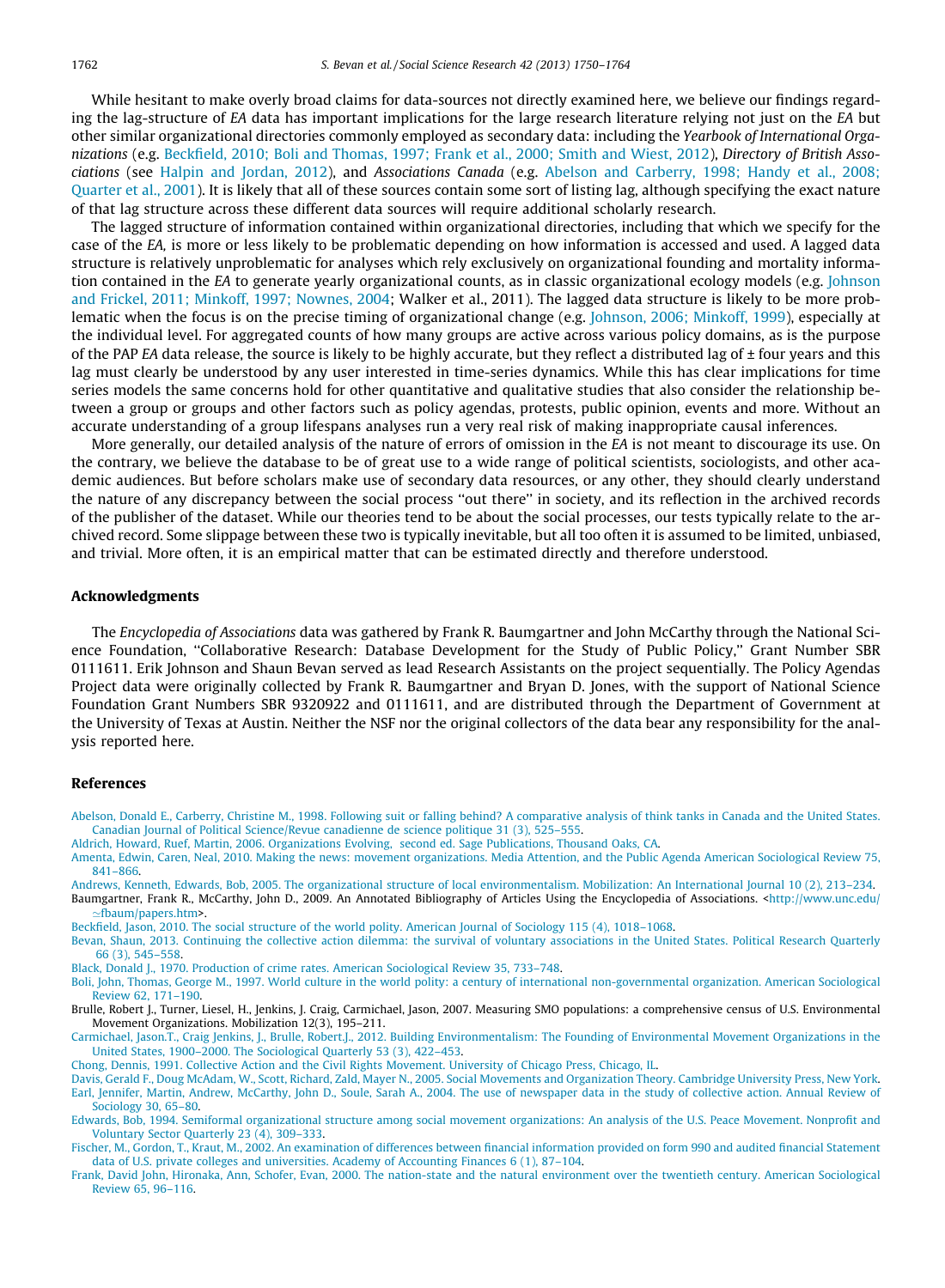- <span id="page-13-0"></span>[Froelich, K.A., Knoepfle, T.W., Pollak, T.H., 2000. Financial measures in nonprofit organization research: Comparing IRS 990 return and audited financial](http://refhub.elsevier.com/S0049-089X(13)00122-1/h0070) [statement data. Nonprofit and Voluntary Sector Quarterly 29 \(2\), 232–254.](http://refhub.elsevier.com/S0049-089X(13)00122-1/h0070)
- Gale Research, 1970–2005. EA: National Organizations of the U.S., vols. 12–40. Gale Research, Detroit.
- [Gove, Walter R., Hughes, Michael, Geerken, Michael, 1985. Are uniform crime reports a valid indicator of the index crimes? An affirmative answer with](http://refhub.elsevier.com/S0049-089X(13)00122-1/h0075) [minor qualifications. Criminology 23 \(3\), 451–502.](http://refhub.elsevier.com/S0049-089X(13)00122-1/h0075)
- [Gray, Virginia, Lowery, David, 2000. The Population Ecology of Interest Representation: Lobbying Communities in the American States. University of](http://refhub.elsevier.com/S0049-089X(13)00122-1/h0080) [Michigan Press, Ann Arbor.](http://refhub.elsevier.com/S0049-089X(13)00122-1/h0080)
- [Hager, Mark A., Wilson, Sarah, Pollak, Thomas H., Rooney, Patrick Michael, 2003. Response rates for mail surveys of nonprofit organizations. Nonprofit and](http://refhub.elsevier.com/S0049-089X(13)00122-1/h0085) [Voluntary Sector Quarterly 32 \(2\), 252–267.](http://refhub.elsevier.com/S0049-089X(13)00122-1/h0085)
- [Halpin, Darren, Jordan, Grant \(Eds.\), 2012. The Scale of Interest Organization in Democratic Politics. Palgrave, London](http://refhub.elsevier.com/S0049-089X(13)00122-1/h0090).
- [Handy, Femida, Mook, Laurie, Quarter, Jack, 2008. The interchangeability of paid staff and volunteers in nonprofit organizations. Nonprofit and Voluntary](http://refhub.elsevier.com/S0049-089X(13)00122-1/h0095) [Sector Quarterly 37 \(1\), 76–92.](http://refhub.elsevier.com/S0049-089X(13)00122-1/h0095)
- [Hannan, Michael T., Freeman, John H., 1989. Organizational Ecology. Harvard University Press, Cambridge, MA](http://refhub.elsevier.com/S0049-089X(13)00122-1/h0100).
- [Hansen, John Mark, 1991. Gaining Access: Congress and the Farm Lobby, 1919–1981. The University of Chicago Press, Chicago](http://refhub.elsevier.com/S0049-089X(13)00122-1/h0105).
- [Honaker, James, King, Gary, 2010. What to do about missing values in time-series cross-section data. American Journal of Political Science 54 \(2\), 561–581.](http://refhub.elsevier.com/S0049-089X(13)00122-1/h0110)
- [Johnson, Erik W., 2006. Changing issue representation among major United States environmental movement organizations. Rural Sociology 71 \(1\), 132–154.](http://refhub.elsevier.com/S0049-089X(13)00122-1/h0115) [Johnson, Erik W., Frickel, Scott, 2011. Ecological threat and the founding of U.S. national environmental movement organizations, 1962–1998. Social](http://refhub.elsevier.com/S0049-089X(13)00122-1/h0120) [Problems 58 \(3\), 305–329.](http://refhub.elsevier.com/S0049-089X(13)00122-1/h0120)
- [Johnson, Erik W., Agnone, Jon, McCarthy, John D., 2010. The contingent impact of U.S. environmental movement organizations and activities on agenda](http://refhub.elsevier.com/S0049-089X(13)00122-1/h0125) [setting and law passage. Social Forces 88 \(5\), 2267–2292.](http://refhub.elsevier.com/S0049-089X(13)00122-1/h0125)
- [Jordan, Grant, Baumgartner, Frank R., McCarthy, John, Bevan, Shaun, Greenan, Jamie, 2012. Tracking interest-group populations in the US and UK. In:](http://refhub.elsevier.com/S0049-089X(13)00122-1/h0130) Halpin, [Darren, Jordan, Grant \(Eds.\), The Scale of Interest Organization in Democratic Politics. Palgrave, London](http://refhub.elsevier.com/S0049-089X(13)00122-1/h0130).
- [Kempton, Willet, Holland, Dorothy C., Bunting-Howarth, Katherine, Hannan, Erin, Payne, Christopher, 2001. Local environmental groups: a systematic](http://refhub.elsevier.com/S0049-089X(13)00122-1/h0135) [enumeration in two geographical areas. Rural Sociology 66 \(4\), 557–578.](http://refhub.elsevier.com/S0049-089X(13)00122-1/h0135)
- Kitsuse, John I., Cicourel, Aaron V., 1963. A note on the uses of official statistics. Social Problems 11 (2), 131-139.
- [Knoke, David, 1986. Associations and interests groups. Annual Review of Sociology 12, 1–21](http://refhub.elsevier.com/S0049-089X(13)00122-1/h0145).
- [Levitt, Steven D., 1998. The relationship between crime reporting and police: implications for the use of uniform crime reports. Journal of Quantitative](http://refhub.elsevier.com/S0049-089X(13)00122-1/h0155) [Criminology 14 \(1\), 61–81](http://refhub.elsevier.com/S0049-089X(13)00122-1/h0155).
- [Lewis, Michael, 2011. The Big Short. W.W. Norton, New York.](http://refhub.elsevier.com/S0049-089X(13)00122-1/h0160)
- Lowery, David, 2012. Interest organization populations: the demands of the scale of analysis and the theoretical purposes of counting. In: Halpin, Darren, Jordan, Grant (Eds.), The Scale of Interest Organization in Democratic Politics: Data and Research Methods. Palgrave MacMillan, pp. 44–66.
- [Martin, Andrew W., Baumgartner, Frank R., McCarthy, John, 2006. Measuring association populations using the EA: evidence from the field of labor unions.](http://refhub.elsevier.com/S0049-089X(13)00122-1/h0165) [Social Science Research 35 \(3\), 771–778.](http://refhub.elsevier.com/S0049-089X(13)00122-1/h0165)
- [Maxfield, Michael.G., 1999. The national incident-based reporting system: Research and policy applications. Journal of Quantitative Criminology](http://refhub.elsevier.com/S0049-089X(13)00122-1/h0320) 15 (2), [119–149.](http://refhub.elsevier.com/S0049-089X(13)00122-1/h0320)
- McCarthy, John D., Castelli, Jim, 2002. The necessity for studying organizational advocacy comparatively. In: Flynn, Patrice, Hodgkinson, Virginia (Eds.), Measuring the Impact of the Nonprofit Sector. Kluwer Academic/Plenum Publishers, New York, pp. 103–122.
- [McCarthy, John D., Zald, Mayer N., 1977. Resource mobilization and social movements: a partial theory. American Journal of Sociology 82, 1212–1241.](http://refhub.elsevier.com/S0049-089X(13)00122-1/h0170)
- [McCarthy, John D., Britt, David W., Wolfson, Mark, 1991. The institutional channeling of social movements in the modern state. Research in Social](http://refhub.elsevier.com/S0049-089X(13)00122-1/h0175) [Movements, Conflict and Change 13, 45–76](http://refhub.elsevier.com/S0049-089X(13)00122-1/h0175).
- [McCarthy, John.D., McPhail, Clark., Smith, Jackie., 1996. Images of protest: dimensions of selection bias in media coverage of Washington demonstrations,](http://refhub.elsevier.com/S0049-089X(13)00122-1/h0180) [1982 and 1991. American Sociological Review 61, 478–499](http://refhub.elsevier.com/S0049-089X(13)00122-1/h0180).
- McCarthy, John D., McPhail, Clark, Smith, Jackie, Crishock, Louis J., 1998. Electronic and print media representations of Washington, D.C. Demonstrations: a demography of description bias. In: Rucht, Dieter, Koopmans, Ruud, Neidhardt, Friedhelm (Eds.), Acts of Dissent: New Developments in the Study of Protest. Sigma, Berlin, pp. 90–112.
- [McCleary, Richard, Neinstedt, Barbara C., Erven, James M., 1982. Uniform crime reports as organizational outcomes: three time series experiments.](http://refhub.elsevier.com/S0049-089X(13)00122-1/h0185) Social [Problems 29 \(4\), 361–372.](http://refhub.elsevier.com/S0049-089X(13)00122-1/h0185)
- [McPhail, Clark, McCarthy, John D., 2004. Who counts and how: estimating the size of protests. Contexts 3 \(3\), 12–18](http://refhub.elsevier.com/S0049-089X(13)00122-1/h0190).
- [Minkoff, Debra, 1995. Organizing For Equality: The Evolution of Women's and Racial-Ethnic Organizations in America, 1955–1985. Rutgers University Press,](http://refhub.elsevier.com/S0049-089X(13)00122-1/h0195) [New Brunswick, NJ](http://refhub.elsevier.com/S0049-089X(13)00122-1/h0195).
- [Minkoff, Debra, 1997. The sequencing of social movements. American Sociological Review 62, 779–799](http://refhub.elsevier.com/S0049-089X(13)00122-1/h0200).
- [Minkoff, Debra, 1999. Bending with the wind: organizational change in american women's and minority organizations. American Journal of Sociology 104](http://refhub.elsevier.com/S0049-089X(13)00122-1/h0205) [\(6\), 1666–1703](http://refhub.elsevier.com/S0049-089X(13)00122-1/h0205).
- Minkoff, Debra, 2002. Macro-organizational analysis. In: Klandermans, Bert, Staggenborg, Suzanne (Eds.), Methods of Social Movement Research. University of Minnesota Press, Minneapolis, pp. 260–285.
- [Minkoff, Debra C., McCarthy, John D., 2009. Reinvigorating the study of organizational processes in social movements. Mobilization: An International](http://refhub.elsevier.com/S0049-089X(13)00122-1/h0210) [Journal 10 \(2\), 289–308](http://refhub.elsevier.com/S0049-089X(13)00122-1/h0210).
- Mosher, Clayton J., Miethe, Terance D., Phillips, Dretha M., 2002. Mismeasure of Crime. Sage Publications.
- National Center for Charitable Statistics, 2010a. Number of Nonprofit Organizations in the United States, 1999–2009. [<http://nccsdataweb.urban.org/](http://nccsdataweb.urban.org/PubApps/profile1.php) [PubApps/profile1.php](http://nccsdataweb.urban.org/PubApps/profile1.php)> (accessed 03.02.11).
- National Center for Charitable Statistics, 2010b. Using the Ruling Date (RULEDATE) for Research. [<http://nccsdataweb.urban.org/knowledgebase/](http://nccsdataweb.urban.org/knowledgebase/detail.php?linkID=762&category=83&xrefID=3433) [detail.php?linkID=762&category=83&xrefID=3433>](http://nccsdataweb.urban.org/knowledgebase/detail.php?linkID=762&category=83&xrefID=3433) (accessed 12.11.10).
- [Nownes, Anthony J., 2004. The Population ecology of interest group formation: mobilizing for gay and lesbian rights in the United States, 1950–98. British](http://refhub.elsevier.com/S0049-089X(13)00122-1/h0215) [Journal of Political Science 34 \(1\), 49–67.](http://refhub.elsevier.com/S0049-089X(13)00122-1/h0215)
- [Oliver, Pamela A., Maney, Greg M., 2000. Political processes and local newspaper coverage of protest events: from selection bias to triadic interactions.](http://refhub.elsevier.com/S0049-089X(13)00122-1/h0220) [American Journal of Sociology 106, 463–505](http://refhub.elsevier.com/S0049-089X(13)00122-1/h0220).
- [Oliver, Pamela E., Myers, Daniel J., 1999. How events enter the public sphere: conflict, location, and sponsorship in local newspaper coverage of public](http://refhub.elsevier.com/S0049-089X(13)00122-1/h0225) [events. American Journal of Sociology 105, 38–87.](http://refhub.elsevier.com/S0049-089X(13)00122-1/h0225)
- [Olson, Mancur, 1965. The Logic of Collective Action: Public Goods and the Theory of Groups. Harvard University Press, Cambridge, MA.](http://refhub.elsevier.com/S0049-089X(13)00122-1/h0230)
- [Ortiz, David G., Myers, Daniel J., Walls, Neil, 2005. Were do we stand with newspaper data? Mobilization 10, 397–419](http://refhub.elsevier.com/S0049-089X(13)00122-1/h0235).
- [Perrow, Charles, 1992. A society of organizations. Theory and Society 20, 725–760.](http://refhub.elsevier.com/S0049-089X(13)00122-1/h0240)
- [Quarter, Jack, Sousa, Jorge, Richmond, Betty Jane, Carmichael, Isla, 2001. Comparing member-based organizations within a social economy framework.](http://refhub.elsevier.com/S0049-089X(13)00122-1/h0245) [Nonprofit and Voluntary Sector Quarterly 30 \(2\), 351–375](http://refhub.elsevier.com/S0049-089X(13)00122-1/h0245).
- [Rosenthal, Naomi, Fingrutd, Meryl, Ethier, Michel, Karant, Roberta, McDonald, David, 1985. Social movements and network analysis: a case study of](http://refhub.elsevier.com/S0049-089X(13)00122-1/h0250) [nineteenth-century women's reform in New York state. American Journal of Sociology 90 \(5\), 1022–1054](http://refhub.elsevier.com/S0049-089X(13)00122-1/h0250).
- [Saxton, Gregory D., Benson, Michelle A., 2005. Social capital and the growth of the nonprofit sector. Social Science Quarterly 86, 16–35.](http://refhub.elsevier.com/S0049-089X(13)00122-1/h0255)
- [Schlozman, Kay L., Tierney, John T., 1986. Organized Interests and American Democracy. Harper and Row, New York.](http://refhub.elsevier.com/S0049-089X(13)00122-1/h0260)
- [Schrodt, Phillip A., 2012. Precedents, progress and prospects in political event data. International Interactions 36 \(4\), 546–569](http://refhub.elsevier.com/S0049-089X(13)00122-1/h0265).